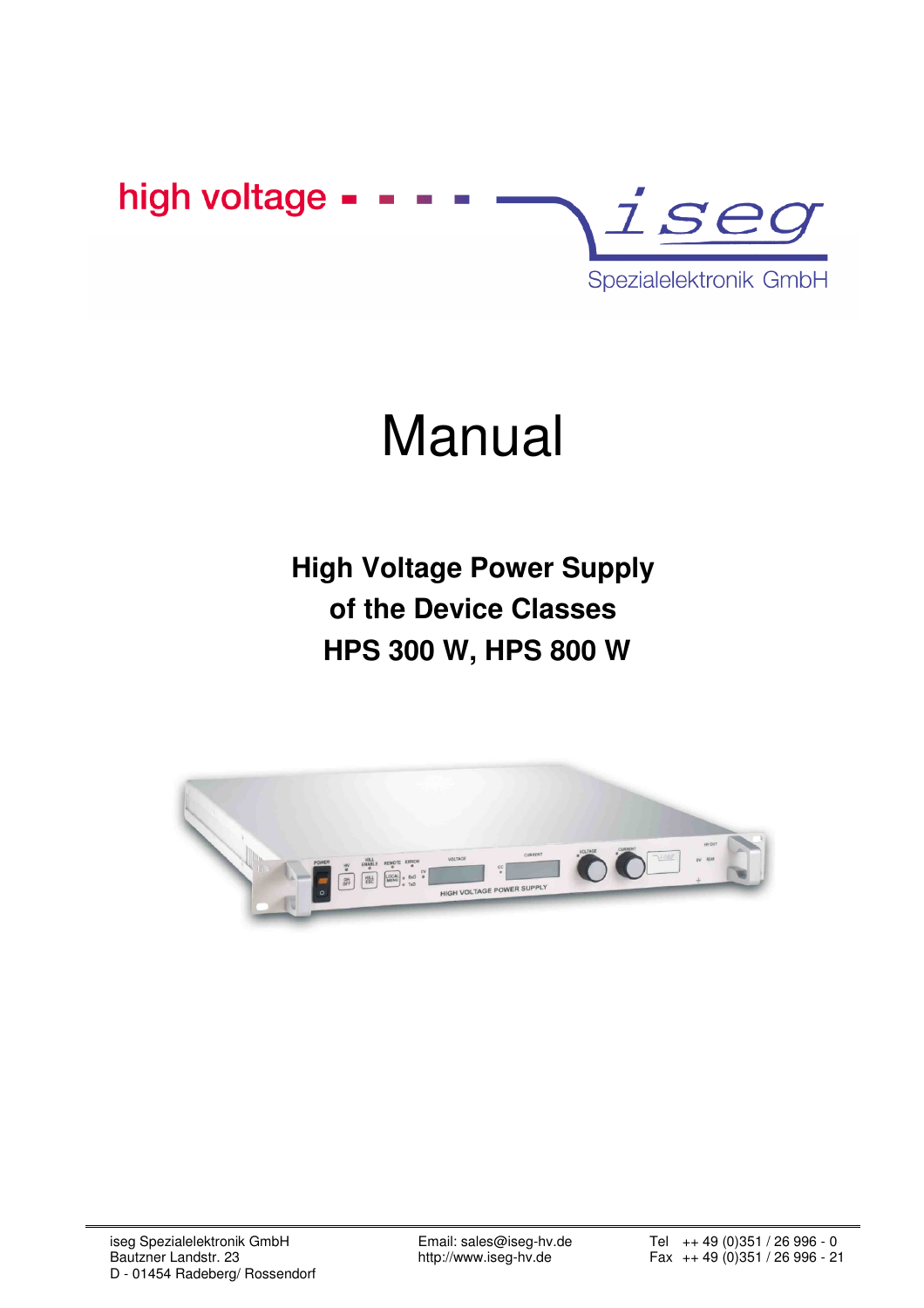

# **Attention**

It is strongly recommended to read the manual before operation!

To avoid the possibility of lethal shock to the operator, the unit must not be operated with the cover removed.

There are no user maintainable parts inside the power supply!

The mains connector is equipped with basic insulation and a protective earth conductor. The unit may only be operated with protective earth conductor connected.

We decline all responsibility for damages and injuries caused by an improper use of the device. It is strongly recommended to read the manual before operation!

All information in this document is subject to change without notice. We take no responsibility for any error in this document. We reserve the right to make changes in the product design without any notification to the users.



**Warning! notes in the text call attention to hazards in operation of these units that could lead to possible injury or death.** 

**Caution! notes in the text indicate procedures to be followed to avoid possible damage to equipment.** 

**Note! notes in the text point to special features.** 

iseg Spezialelektronik GmbH Email: sales@iseg-hv.de Tel ++ 49 (0)351 / 26 996 - 0<br>Bautzner Landstr. 23 http://www.iseg-hv.de Fax ++ 49 (0)351 / 26 996 - 2 2 D - 01454 Radeberg/ Rossendorf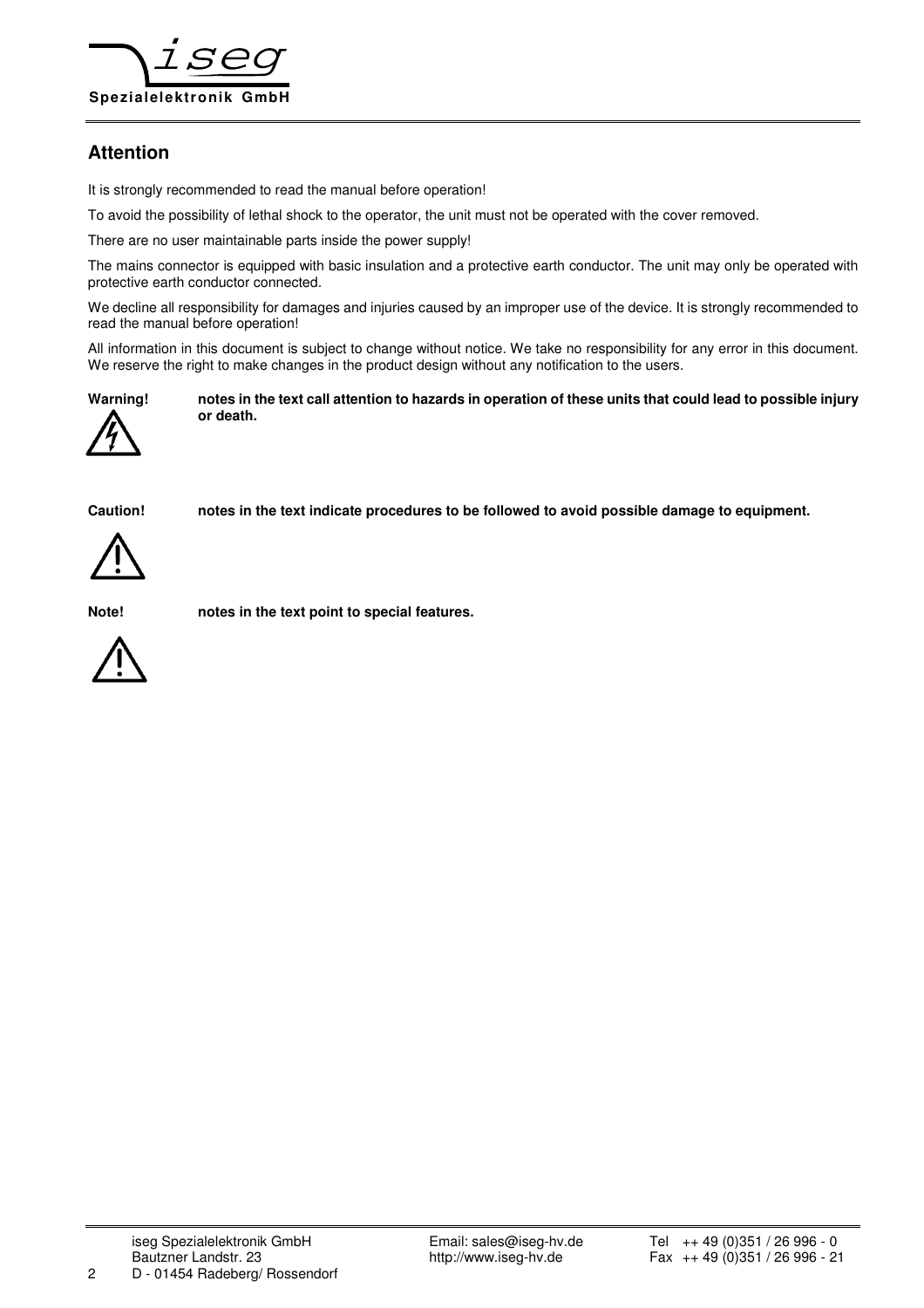# **Table of Contents**

| 1              |  |
|----------------|--|
| $\overline{2}$ |  |
| 2.1            |  |
| 2.2            |  |
| 2.3            |  |
| 2.4            |  |
| 3              |  |
| 3.1            |  |
| 3.2            |  |
| 3.3            |  |
| 3.4            |  |
| 3.5            |  |
| 4              |  |
| 4.1            |  |
| 4.2            |  |
| 4.3            |  |
| 4.4            |  |
| 4.5            |  |
| 5              |  |
| 5.1            |  |
| 5.2            |  |
| 5.3            |  |
| 5.4            |  |
| 6              |  |
| 6.1            |  |
| 6.2            |  |
| 7              |  |

# **List of Figures**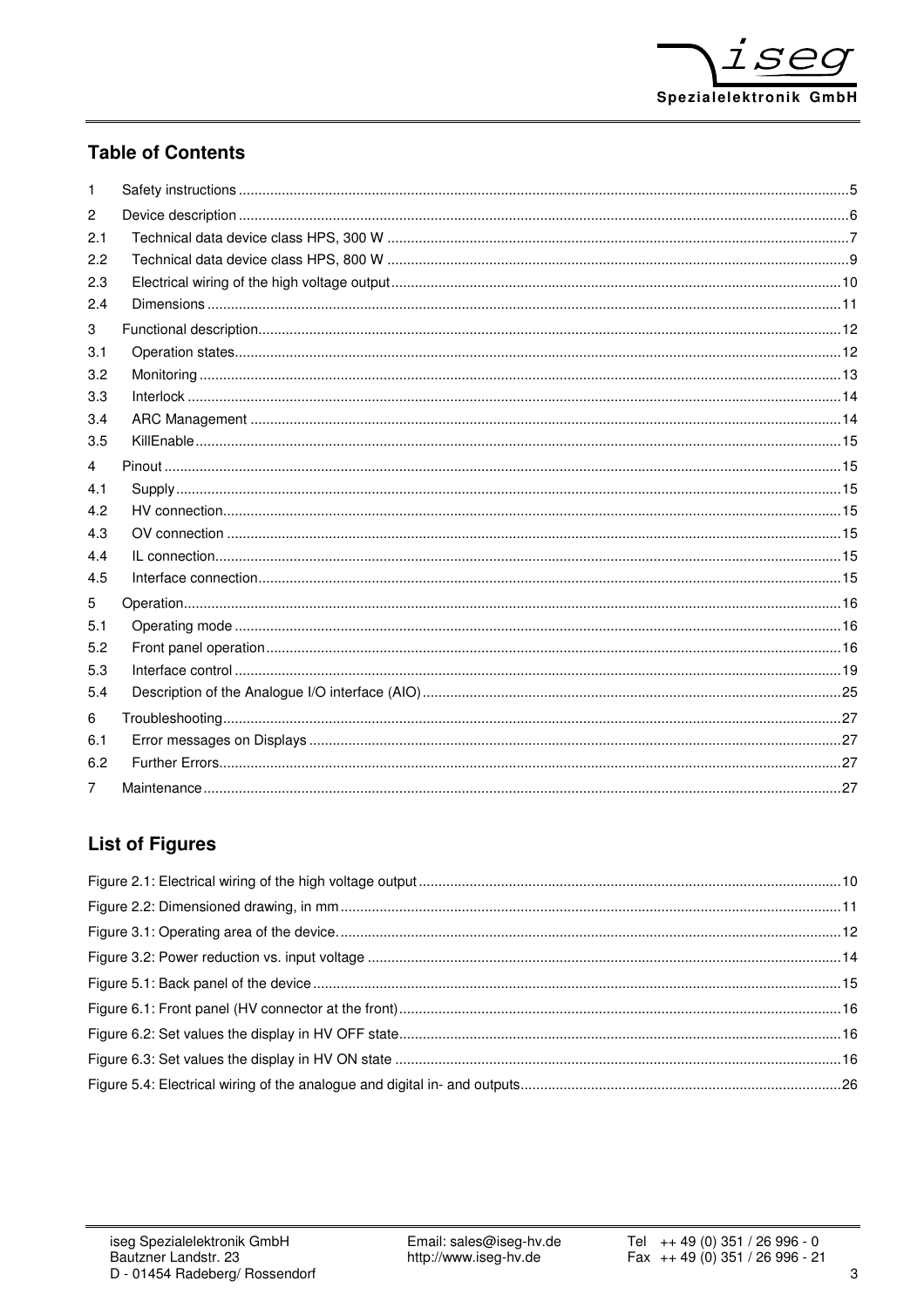

# **List of Tables**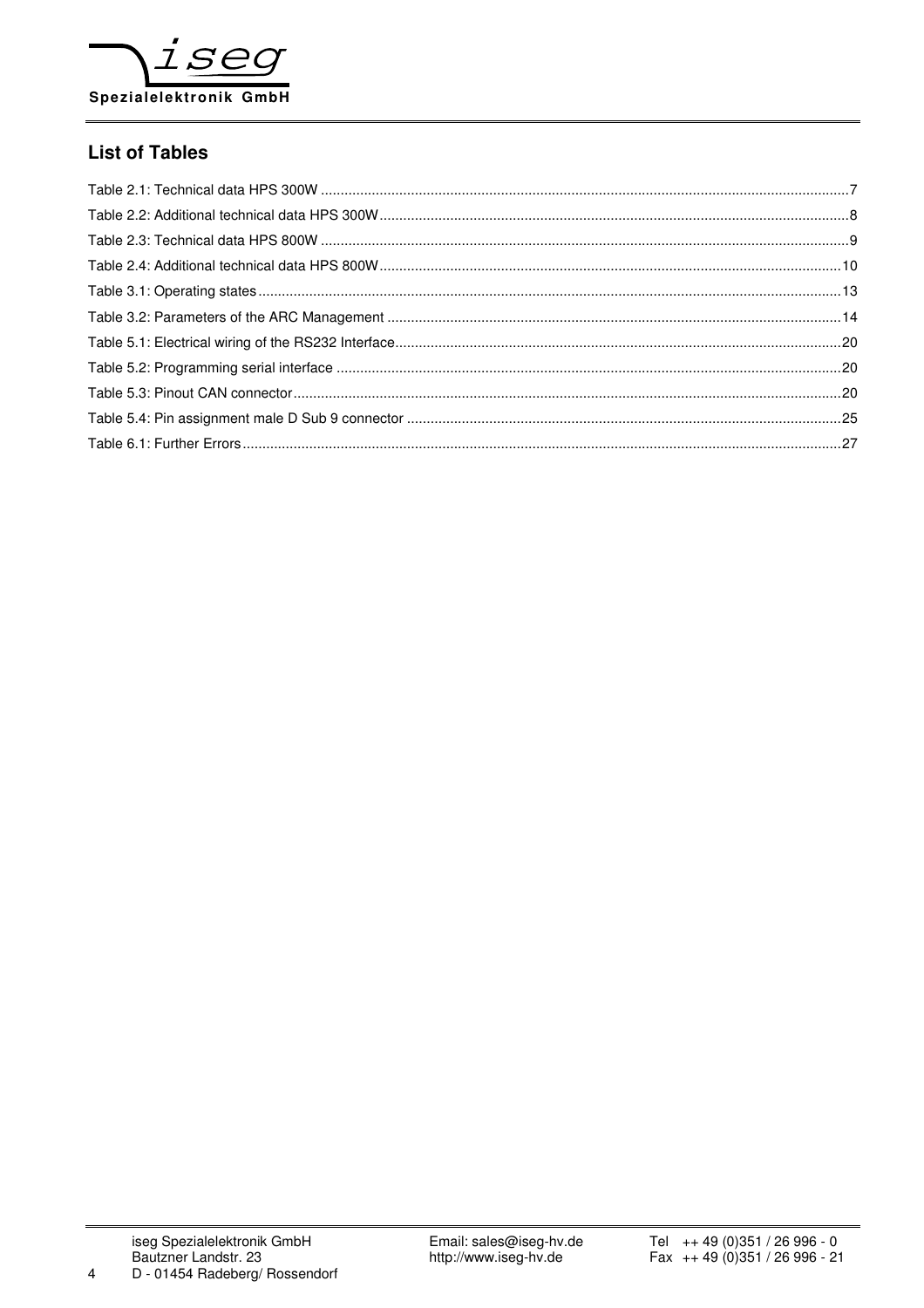

# **1 Safety instructions**

Following instructions are made for the personal safety of the operator, the safe use of this product and the connected devices.



**Warning! Before operations at the load or the high voltage output of the power supply are started, the device has to be switched off, the discharge of residual voltage has to be finished and the high voltage output of the power supply must be properly grounded. Depending on application residiual voltages can be present for long time periods. These residiual voltages can lead to severe injuries.**

This High Voltage Power Supply has to be installed by trained and qualified personnel only.



**Warning! High voltage power supplies of the device class HPS 300 W, 800 W are supplied from single phase mains voltage and generate an output voltage up to 30 kV. The disregard of this voltage condition can cause death, heavy injuries or material damage.**

Before connecting to the local mains it must be made sure that the nominal line voltage of this unit matches to the local mains.

The power input has to be fused (see technical data).

After system assembly the connections with the protective ground have to be checked for proper connection!



**Warning! For devices equipped with a LEMO-HV connector, the high voltage must not be switched on until the corresponding counterpart has been contacted.** 

The HV cable has to be connected to the load properly and isolated according to proof-voltage.

The shield of the HV cable is always connected to the housing. It can be used as return.

The factory installed short-circuit bridge must be mounted between the connections "0V" and "X". If this short-circuit bridge is not installed, an additional conductor with a cross-section of at least 1.5 mm² must be used as the return conductor. This conductor must be connected to the "0V" connection. The "0V" terminal can accept a voltage related to the earth potential.



#### **Warning! The user has to ensure that no danger will occur because of the voltage between the return conductor and the protective ground!**

A specified air flow rate (see technical details) has to be guaranteed under any circumstances. Therefore do not cover any air input or output slots.

If the device is used as a desk top instrument, the enclosed distance pieces have to be installed at the bottom side of the device.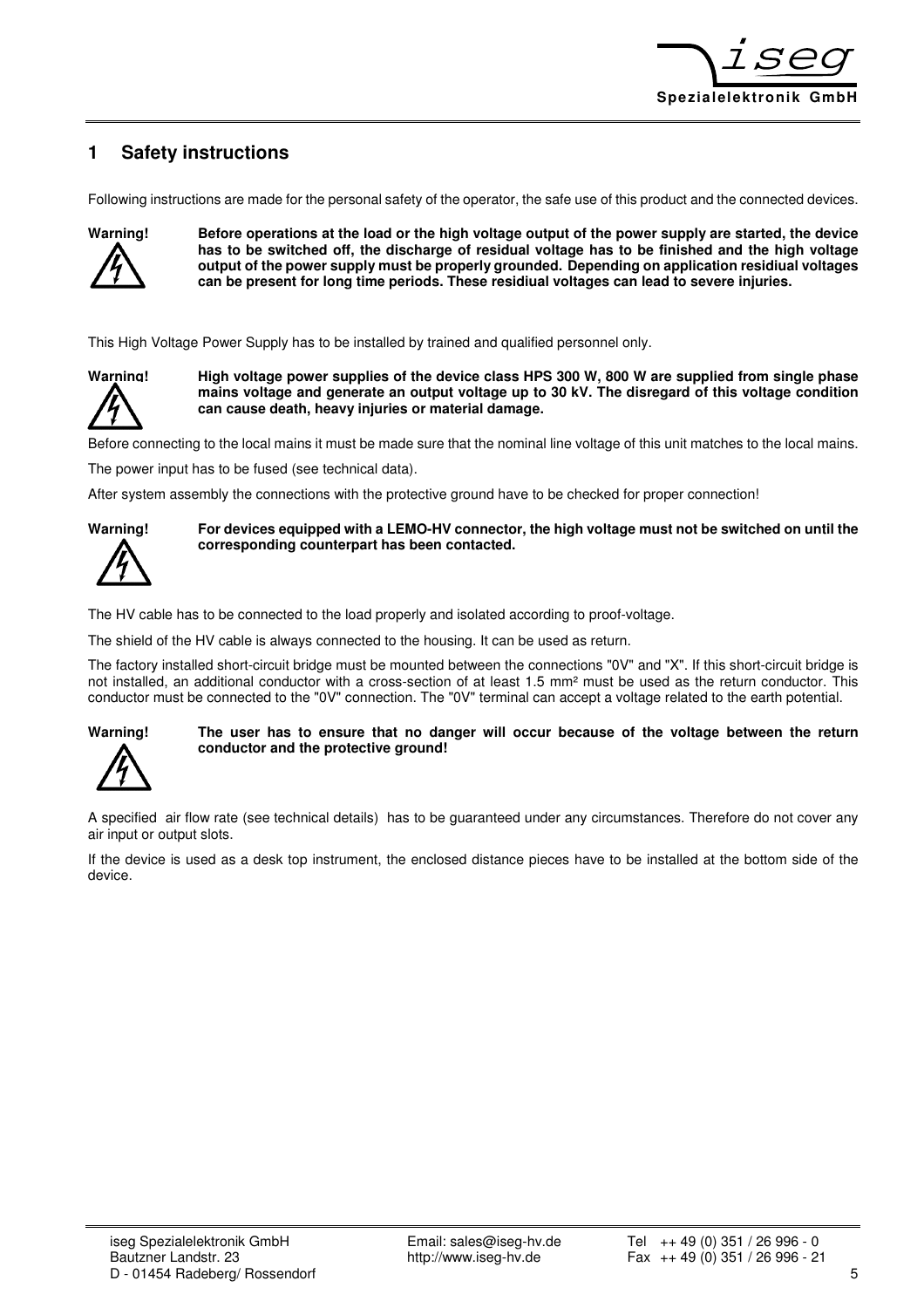

# **2 Device description**

High voltage power supplies of the device class HPS 300 W and 800 W are supplied from single phase mains voltage and generates an output voltage up to 30 kV as well as an output current up to 800 mA.

The device can be controlled via:

- front panel operation with rotary encoder and display,
- digital interfaces or
- analogue interface.

#### **Main characteristics:**

- best control characteristics
- ARC management
- very low ripple and noise, very low EMI
- multiple interface options
- front panel control with LCD
- optional capacitor charger (CLD)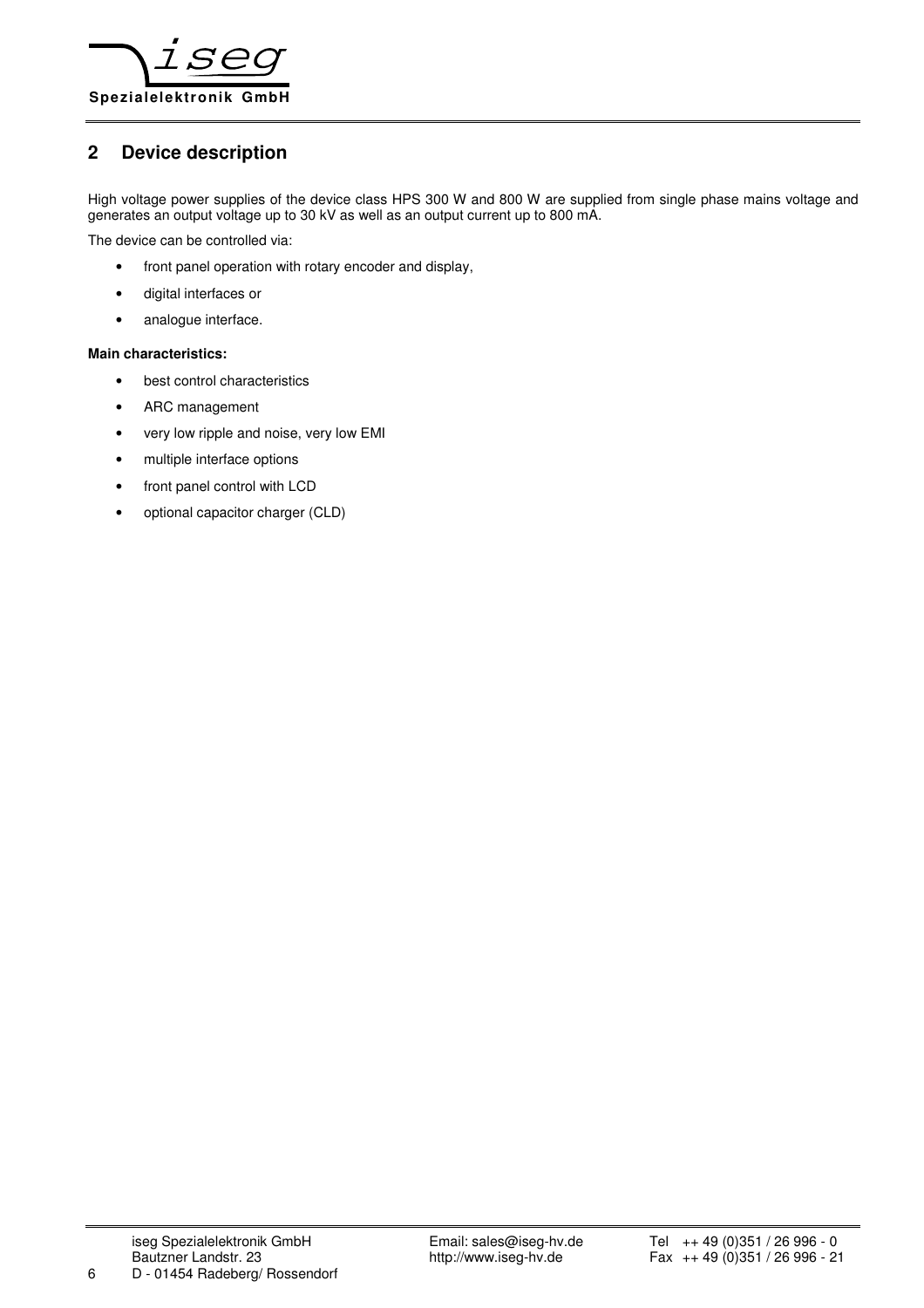

# **2.1 Technical data device class HPS, 300 W**

Table 2.1: Technical data HPS 300W

| Device class HPS, 300 W                                             |  |                                                                                                                                                                                                                                                                                        |                                                                                                           |                                                                                                                                                                                   |                              |                                                                                      |
|---------------------------------------------------------------------|--|----------------------------------------------------------------------------------------------------------------------------------------------------------------------------------------------------------------------------------------------------------------------------------------|-----------------------------------------------------------------------------------------------------------|-----------------------------------------------------------------------------------------------------------------------------------------------------------------------------------|------------------------------|--------------------------------------------------------------------------------------|
| Output power P <sub>nom</sub> [W]                                   |  |                                                                                                                                                                                                                                                                                        | 300                                                                                                       |                                                                                                                                                                                   |                              |                                                                                      |
| Polarity                                                            |  |                                                                                                                                                                                                                                                                                        | Factory fixed, $n \rightarrow$ negative or $p \rightarrow$ positive                                       |                                                                                                                                                                                   |                              |                                                                                      |
| Efficiency                                                          |  |                                                                                                                                                                                                                                                                                        | $> 80\%$ (V <sub>in</sub> = 230 V)                                                                        |                                                                                                                                                                                   |                              |                                                                                      |
| Option capacitor charger (CLD)                                      |  |                                                                                                                                                                                                                                                                                        | Very low output voltage overshoot                                                                         |                                                                                                                                                                                   |                              |                                                                                      |
| Ripple and noise                                                    |  | Standard                                                                                                                                                                                                                                                                               |                                                                                                           | $\Delta V_{\text{out}}$ < 0.01% * $V_{\text{nom}}$ (> 10 Hz), $V_{\text{out}}$ ≤ 8 kV                                                                                             |                              | $\Delta V_{\text{out}}$ < 0.05% * $V_{\text{nom}}$ (> 10 Hz) $V_{\text{out}}$ s 8 kV |
|                                                                     |  | Option CLD                                                                                                                                                                                                                                                                             | $\Delta v_{\text{out}}$ < 1.5% * $V_{\text{nom}}$ (> 10 Hz)                                               |                                                                                                                                                                                   |                              |                                                                                      |
| Stability                                                           |  |                                                                                                                                                                                                                                                                                        | $\Delta v_{\text{out}}$ < 0.05% * V <sub>nom</sub> (for 8 h with constant conditions, after 1/2 h warmup) |                                                                                                                                                                                   |                              |                                                                                      |
| Voltage regulation                                                  |  |                                                                                                                                                                                                                                                                                        |                                                                                                           | $\Delta V_{\text{out}}$ < 0.01% * $V_{\text{nom}}$ ( $\Delta V_{\text{in}}$ , 0 $\leq$ $I_{\text{out}}$ $\leq$ $I_{\text{nom}}$ , 5 $V \leq V_{\text{out}} \leq V_{\text{nom}}$ ) |                              |                                                                                      |
| Current regulation                                                  |  |                                                                                                                                                                                                                                                                                        |                                                                                                           | $\Delta I_{\text{out}}$ < 0.2% * $I_{\text{nom}}$ ( $\Delta V_{\text{in}}$ , 5 V $\leq$ $V_{\text{out}}$ $\leq$ $V_{\text{nom}}$ )                                                |                              |                                                                                      |
| Accuracy                                                            |  |                                                                                                                                                                                                                                                                                        | Voltage:<br>Current:                                                                                      | $< 0.5\% \cdot V_{\text{OUT}} + 0.3\% \cdot V_{\text{NOM}}$<br>$< 0.1\% \cdot I_{\text{OUT}} + 0.05\% \cdot I_{\text{NOM}}$                                                       | for one year<br>for one year |                                                                                      |
| Temperature coefficient                                             |  |                                                                                                                                                                                                                                                                                        | $< 2 * 10^{-4} / K$                                                                                       |                                                                                                                                                                                   |                              |                                                                                      |
| Front panel control                                                 |  |                                                                                                                                                                                                                                                                                        |                                                                                                           | Front panel operation via rotary encoders and displays (LCD)                                                                                                                      |                              |                                                                                      |
| Remote control                                                      |  | Option AIO                                                                                                                                                                                                                                                                             | Analogue signals                                                                                          |                                                                                                                                                                                   | Level                        | $0 V - 5 V$                                                                          |
|                                                                     |  |                                                                                                                                                                                                                                                                                        | Digital signals                                                                                           |                                                                                                                                                                                   | Low level<br>High level      | $0 V - 1 V$<br>$3.5 V - 5 V$ or open                                                 |
|                                                                     |  | Digital interface                                                                                                                                                                                                                                                                      |                                                                                                           | USB, CAN, Option: RS232 (RS2), Ethernet (ETH), IEEE 488 (IEE)                                                                                                                     |                              |                                                                                      |
| Supply                                                              |  | $V_{in}$ = 85 V – 264 V AC (PFC)<br>$I_{in}$ = 1.7 A ( $V_{in}$ = 230 V, $P_{nom}$ ); $I_{in}$ = 3.5 A ( $V_{in}$ = 115 V, $P_{nom}$ )<br>Line frequency 47 Hz $<$ f <sub>1</sub> $<$ 63 Hz<br>Internally fused with 2 x 6.3 A with slow characteristic<br>Inrush current approx. 25 A |                                                                                                           |                                                                                                                                                                                   |                              |                                                                                      |
| <b>External fuse</b>                                                |  |                                                                                                                                                                                                                                                                                        | 6.3 A, with slow characteristic                                                                           |                                                                                                                                                                                   |                              |                                                                                      |
| Cooling                                                             |  |                                                                                                                                                                                                                                                                                        |                                                                                                           | Forced cooling with integrated fans $( \leq 10 \text{ m}^3/\text{h})$                                                                                                             |                              |                                                                                      |
| Monitoring                                                          |  |                                                                                                                                                                                                                                                                                        |                                                                                                           | Single phase mains voltage, auxiliary voltage, over voltage, temperature                                                                                                          |                              |                                                                                      |
| Working conditions                                                  |  | Temperature:<br>Humidity:                                                                                                                                                                                                                                                              | 0 °C to 35 $\degree$ C<br>20% to 90%, no condensation                                                     |                                                                                                                                                                                   |                              |                                                                                      |
| Storage conditions                                                  |  | -25 ℃ to 80 ℃<br>Temperature:<br>Humidity:<br>20% to 90%, no condensation                                                                                                                                                                                                              |                                                                                                           |                                                                                                                                                                                   |                              |                                                                                      |
| Electromagnetic<br>compatibility                                    |  | Emission                                                                                                                                                                                                                                                                               | EN 55011 (curve B)                                                                                        |                                                                                                                                                                                   |                              |                                                                                      |
|                                                                     |  | Immunity                                                                                                                                                                                                                                                                               | EN 61000 4-2, EN 61000 4-3, EN 61000 4-4, EN 61000 4-8                                                    |                                                                                                                                                                                   |                              |                                                                                      |
| Safety standard                                                     |  |                                                                                                                                                                                                                                                                                        | EN 61010-1 (VDE 0411)                                                                                     |                                                                                                                                                                                   |                              |                                                                                      |
| Maximum complete discharges (ARC) per time<br><b>ARC Management</b> |  | See 3.3 ARC Management                                                                                                                                                                                                                                                                 |                                                                                                           |                                                                                                                                                                                   |                              |                                                                                      |
| Voltage ramp, (fastest volt-                                        |  | Standard                                                                                                                                                                                                                                                                               |                                                                                                           | 3000 V/s; $V_{nom} \le 15$ kV; 0.2 * $V_{nom}$ /s; $V_{nom} > 15$ kV                                                                                                              |                              |                                                                                      |
| age ramp, slower ramp<br>speeds can be programmed)                  |  | Option CLD                                                                                                                                                                                                                                                                             | $> 10 * V_{\text{nom}}/s$                                                                                 |                                                                                                                                                                                   |                              |                                                                                      |
| Electrically isolated return of the high voltage                    |  | Potential difference between return conductor and protective ground up to ± 400 V                                                                                                                                                                                                      |                                                                                                           |                                                                                                                                                                                   |                              |                                                                                      |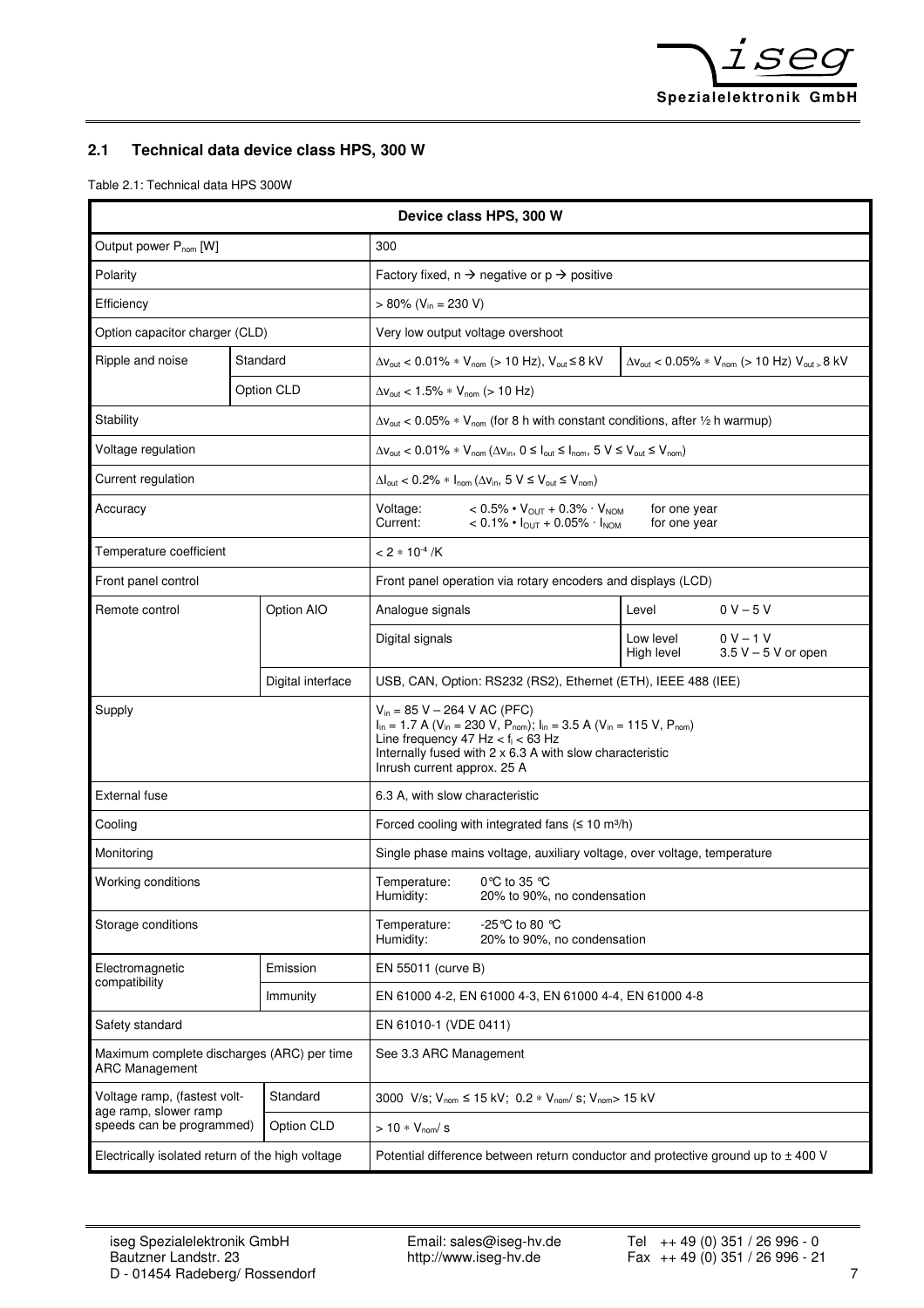

#### Table 2.2: Additional technical data HPS 300W

| <b>Type</b> | $V_{nom}$       | $_{\mathsf{hom}}$ | <b>HV</b> connector                   | Dimension, weight     | <b>Options</b>     |
|-------------|-----------------|-------------------|---------------------------------------|-----------------------|--------------------|
| HPx 10 307  | 1 kV            | 300 mA            | <b>SHV</b>                            | 1U, 19", 410 mm, 5 kg | CLD, RS2, ETH, IEE |
| HPx 20 157  | $2$ kV          | 150 mA            | <b>SHV</b>                            | 1U, 19", 410 mm, 5 kg | CLD, RS2, ETH, IEE |
| HPx 30 107  | 3 kV            | $100 \text{ mA}$  | <b>SHV</b>                            | 1U, 19", 410 mm, 5 kg | CLD, RS2, ETH, IEE |
| HPx 40 756  | 4 <sub>kV</sub> | 75 mA             | <b>SHV</b>                            | 1U, 19", 410 mm, 5 kg | CLD, RS2, ETH, IEE |
| HPx 60 506  | 6 kV            | 50 mA             | <b>SHV</b>                            | 1U, 19", 410 mm, 5 kg | CLD, RS2, ETH, IEE |
| HPx 80 356  | 8 kV            | 35 mA             | <b>SHV</b>                            | 1U, 19", 410 mm, 5 kg | CLD, RS2, ETH, IEE |
| HPx 150 256 | 12 kV           | 25 mA             | LEMO ERA1Y660.0750-1<br>or GES HB21T  | 1U, 19", 410 mm, 5 kg | CLD, RS2, ETH, IEE |
| HPx 200 206 | 15 kV           | $20 \text{ mA}$   | LEMO ERA1Y660.0750-1<br>or GES HB21T  | 1U, 19", 410 mm, 5 kg | CLD, RS2, ETH, IEE |
| HPx 250 156 | 20 kV           | $15 \text{ mA}$   | LEMO ERA3Y 660.0750-1<br>or GES HB21T | 1U, 19", 410 mm, 5 kg | CLD, RS2, ETH, IEE |
| HPx 300 106 | 30 kV           | 10 <sub>m</sub> A | LEMO ERA3Y 660.0750-1<br>or GES HB31T | 1U, 19", 410 mm, 5 kg | CLD, RS2, ETH, IEE |

Note: Not all interfaces can be combined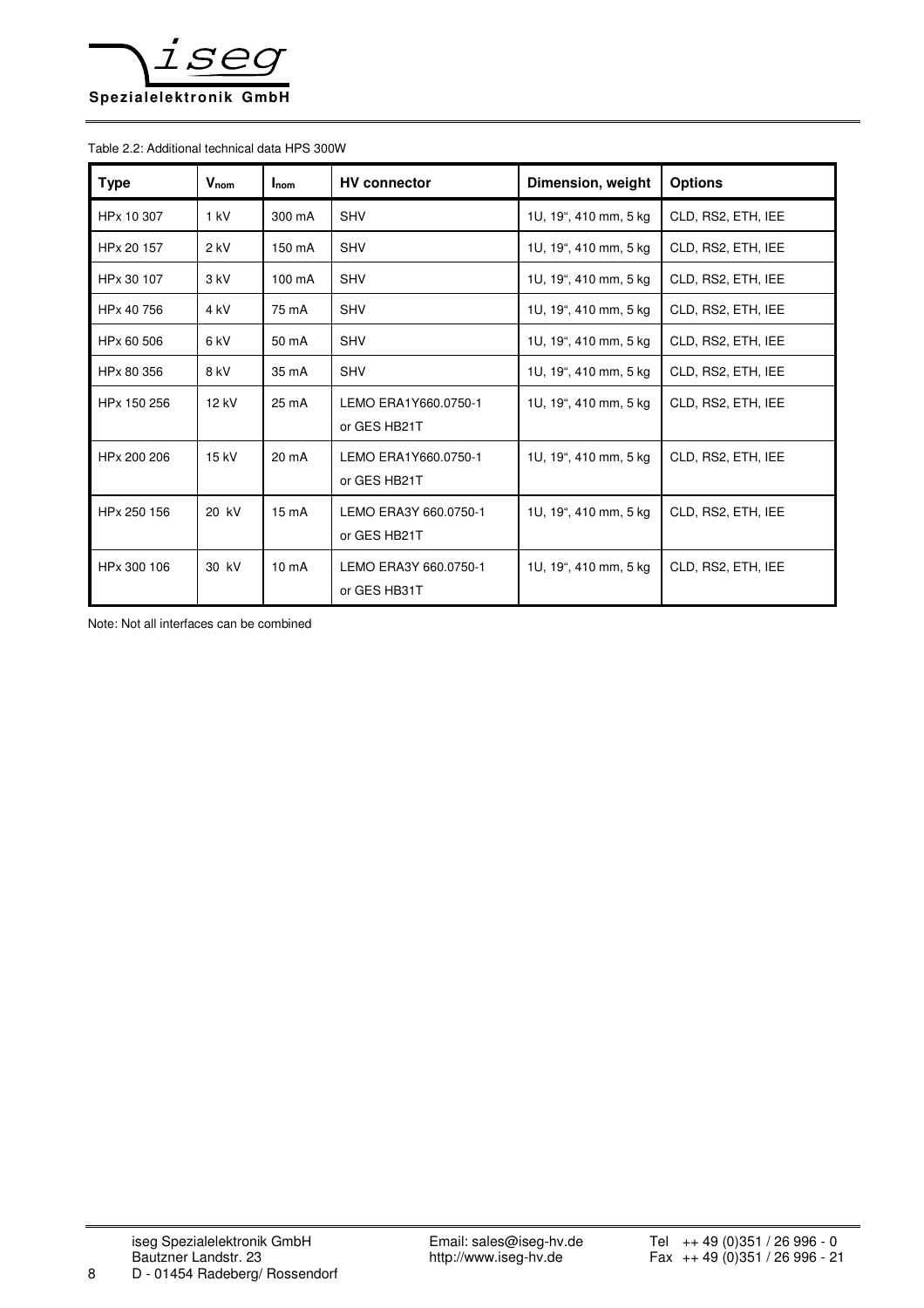

# **2.2 Technical data device class HPS, 800 W**

Table 2.3: Technical data HPS 800W

| Device class HPS, 800 W                                             |  |                                                                                                                                                                                                                                                                                                               |                                                                                                                                                                                   |                                                                                                                                    |                              |                                                                                      |
|---------------------------------------------------------------------|--|---------------------------------------------------------------------------------------------------------------------------------------------------------------------------------------------------------------------------------------------------------------------------------------------------------------|-----------------------------------------------------------------------------------------------------------------------------------------------------------------------------------|------------------------------------------------------------------------------------------------------------------------------------|------------------------------|--------------------------------------------------------------------------------------|
| Output power P <sub>nom</sub> [W]                                   |  |                                                                                                                                                                                                                                                                                                               | 800                                                                                                                                                                               |                                                                                                                                    |                              |                                                                                      |
| Polarity                                                            |  |                                                                                                                                                                                                                                                                                                               | Factory fixed, $n \rightarrow$ negative or $p \rightarrow$ positive                                                                                                               |                                                                                                                                    |                              |                                                                                      |
| Efficiency                                                          |  |                                                                                                                                                                                                                                                                                                               | $> 85\%$ (V <sub>in</sub> = 230 V)                                                                                                                                                |                                                                                                                                    |                              |                                                                                      |
| Option capacitor charger (CLD)                                      |  |                                                                                                                                                                                                                                                                                                               | Very low output voltage overshoot                                                                                                                                                 |                                                                                                                                    |                              |                                                                                      |
| Ripple and noise                                                    |  | Standard                                                                                                                                                                                                                                                                                                      |                                                                                                                                                                                   | $\Delta V_{\text{out}}$ < 0.01% * $V_{\text{nom}}$ (> 10 Hz), $V_{\text{out}}$ ≤ 8 kV                                              |                              | $\Delta V_{\text{out}}$ < 0.05% * $V_{\text{nom}}$ (> 10 Hz) $V_{\text{out}}$ s 8 kV |
|                                                                     |  | Option CLD                                                                                                                                                                                                                                                                                                    | $\Delta v_{\text{out}}$ < 1.5% * $V_{\text{nom}}$ (> 10 Hz)                                                                                                                       |                                                                                                                                    |                              |                                                                                      |
| Stability                                                           |  |                                                                                                                                                                                                                                                                                                               |                                                                                                                                                                                   | $\Delta v_{\text{out}}$ < 0.05% * V <sub>nom</sub> (for 8 h with constant conditions, after 1/2 h warmup)                          |                              |                                                                                      |
| Voltage regulation                                                  |  |                                                                                                                                                                                                                                                                                                               | $\Delta V_{\text{out}}$ < 0.01% * $V_{\text{nom}}$ ( $\Delta V_{\text{in}}$ , 0 $\leq$ $I_{\text{out}}$ $\leq$ $I_{\text{nom}}$ , 5 $V \leq V_{\text{out}} \leq V_{\text{nom}}$ ) |                                                                                                                                    |                              |                                                                                      |
| Current regulation                                                  |  |                                                                                                                                                                                                                                                                                                               |                                                                                                                                                                                   | $\Delta I_{\text{out}}$ < 0.2% * $I_{\text{nom}}$ ( $\Delta V_{\text{in}}$ , 5 V $\leq$ $V_{\text{out}}$ $\leq$ $V_{\text{nom}}$ ) |                              |                                                                                      |
| Accuracy                                                            |  |                                                                                                                                                                                                                                                                                                               | Voltage:<br>Current:                                                                                                                                                              | $< 0.5\% \cdot V_{\text{OUT}} + 0.3\% \cdot V_{\text{NOM}}$<br>$< 0.1\% \cdot I_{\text{OUT}} + 0.05\% \cdot I_{\text{NOM}}$        | for one year<br>for one year |                                                                                      |
| Temperature coefficient                                             |  |                                                                                                                                                                                                                                                                                                               | $< 2 * 10^{-4} / K$                                                                                                                                                               |                                                                                                                                    |                              |                                                                                      |
| Front panel control                                                 |  |                                                                                                                                                                                                                                                                                                               |                                                                                                                                                                                   | Front panel operation via rotary encoders and displays (LCD)                                                                       |                              |                                                                                      |
| Remote control                                                      |  | Option AIO                                                                                                                                                                                                                                                                                                    | Analogue signals                                                                                                                                                                  |                                                                                                                                    | Level                        | $0 V - 5 V$                                                                          |
|                                                                     |  |                                                                                                                                                                                                                                                                                                               | Digital signals                                                                                                                                                                   |                                                                                                                                    | Low level<br>High level      | $0 V - 1 V$<br>$3.5 V - 5 V$ or open                                                 |
|                                                                     |  | Digital interface                                                                                                                                                                                                                                                                                             |                                                                                                                                                                                   | USB, CAN, Option: RS232 (RS2), Ethernet (ETH), IEEE 488 (IEE)                                                                      |                              |                                                                                      |
| Supply                                                              |  | $V_{in}$ = 85 V – 264 V AC (PFC)<br>$I_{in}$ = 4.5 A (V <sub>in</sub> = 230 V, P <sub>nom</sub> ); $I_{in}$ = 9 A (V <sub>in</sub> = 115 V, P <sub>nom</sub> )<br>Line frequency 47 Hz $<$ f <sub>1</sub> $<$ 63 Hz<br>Internally fused with 2 x 10 A with slow characteristic<br>Inrush current approx. 25 A |                                                                                                                                                                                   |                                                                                                                                    |                              |                                                                                      |
| <b>External fuse</b>                                                |  |                                                                                                                                                                                                                                                                                                               | 10 A, with slow characteristic                                                                                                                                                    |                                                                                                                                    |                              |                                                                                      |
| Cooling                                                             |  |                                                                                                                                                                                                                                                                                                               |                                                                                                                                                                                   | Forced cooling with integrated fans $( \leq 20 \text{ m}^3/\text{h})$                                                              |                              |                                                                                      |
| Monitoring                                                          |  |                                                                                                                                                                                                                                                                                                               |                                                                                                                                                                                   | Single phase mains voltage, auxiliary voltage, over voltage, temperature                                                           |                              |                                                                                      |
| Working conditions                                                  |  | Temperature:<br>Humidity:                                                                                                                                                                                                                                                                                     | 0 °C to 35 $\degree$ C<br>20% to 90%, no condensation                                                                                                                             |                                                                                                                                    |                              |                                                                                      |
| Storage conditions                                                  |  | -25 °C to 80 °C<br>Temperature:<br>Humidity:<br>20% to 90%, no condensation                                                                                                                                                                                                                                   |                                                                                                                                                                                   |                                                                                                                                    |                              |                                                                                      |
| Electromagnetic<br>compatibility                                    |  | Emission                                                                                                                                                                                                                                                                                                      | EN 55011 (curve B)                                                                                                                                                                |                                                                                                                                    |                              |                                                                                      |
|                                                                     |  | Immunity                                                                                                                                                                                                                                                                                                      | EN 61000 4-2, EN 61000 4-3, EN 61000 4-4, EN 61000 4-8                                                                                                                            |                                                                                                                                    |                              |                                                                                      |
| Safety standard                                                     |  |                                                                                                                                                                                                                                                                                                               | EN 61010-1 (VDE 0411)                                                                                                                                                             |                                                                                                                                    |                              |                                                                                      |
| Maximum complete discharges (ARC) per time<br><b>ARC Management</b> |  | See 3.3 ARC Management                                                                                                                                                                                                                                                                                        |                                                                                                                                                                                   |                                                                                                                                    |                              |                                                                                      |
| Voltage ramp, (fastest volt-<br>age ramp, slower ramp               |  | Standard                                                                                                                                                                                                                                                                                                      | 3000 V/s                                                                                                                                                                          |                                                                                                                                    |                              |                                                                                      |
| speeds can be programmed)                                           |  | Option CLD                                                                                                                                                                                                                                                                                                    | $> 10 * V_{nom}$ s                                                                                                                                                                |                                                                                                                                    |                              |                                                                                      |
| Electrically isolated return of the high voltage                    |  |                                                                                                                                                                                                                                                                                                               |                                                                                                                                                                                   | Potential difference between return conductor and protective ground up to ± 400 V                                                  |                              |                                                                                      |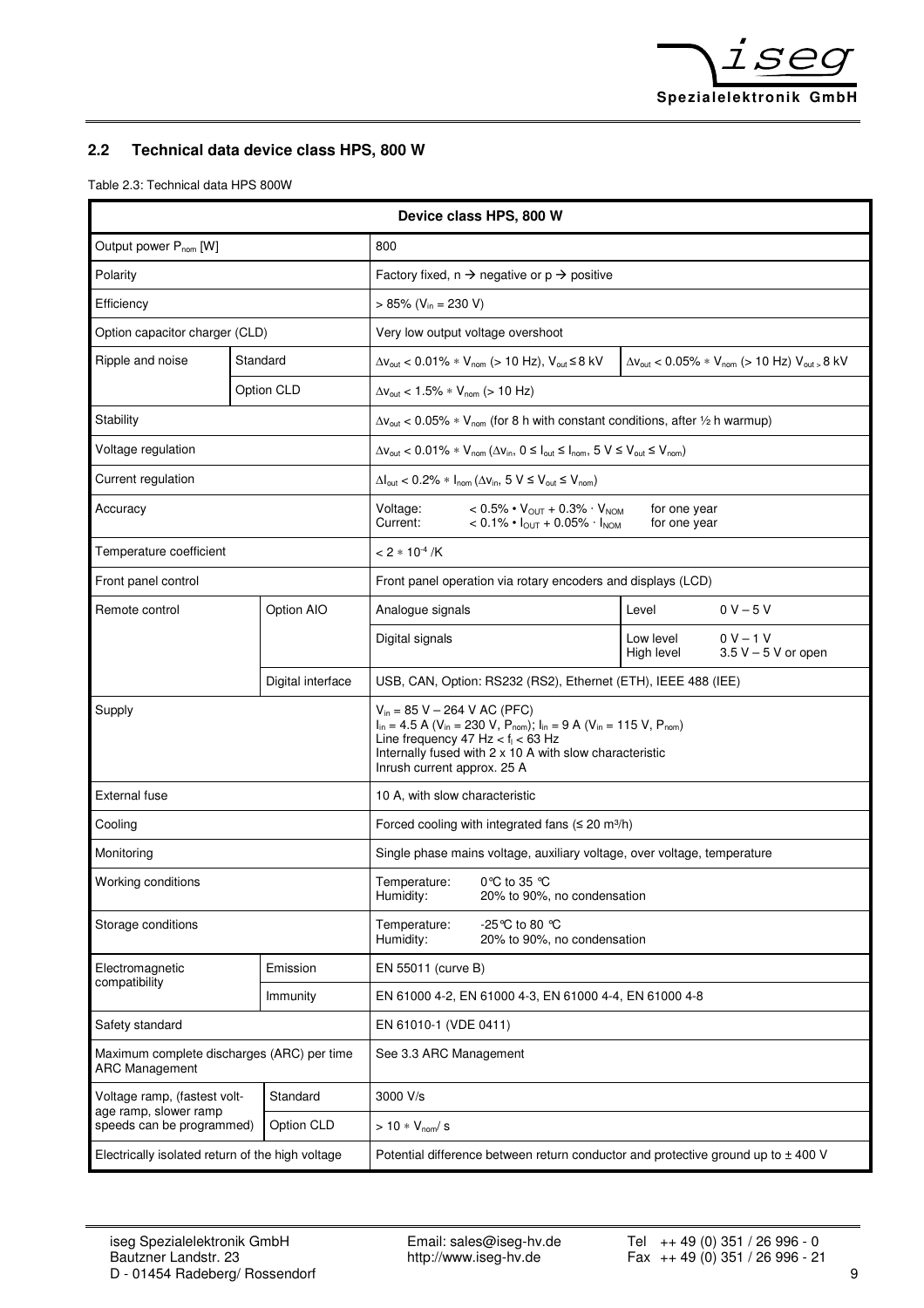

#### Table 2.4: Additional technical data HPS 800W

| <b>Type</b> | $V_{nom}$ | $_{\mathsf{Inom}}$ | <b>HV</b> connector               | Dimension, weight     | <b>Options</b>     |
|-------------|-----------|--------------------|-----------------------------------|-----------------------|--------------------|
| HPx 10 807  | 1 kV      | 800 mA             | <b>SHV</b>                        | 1U, 19", 410 mm, 5 kg | CLD, RS2, ETH, IEE |
| HPx 20 407  | $2$ kV    | 400 mA             | <b>SHV</b>                        | 1U, 19", 410 mm, 5 kg | CLD, RS2, ETH, IEE |
| HPx 30 257  | 3 kV      | 250 mA             | <b>SHV</b>                        | 1U, 19", 410 mm, 5 kg | CLD, RS2, ETH, IEE |
| HPx 40 207  | 4 kV      | 200 mA             | <b>SHV</b>                        | 1U, 19", 410 mm, 5 kg | CLD, RS2, ETH, IEE |
| HPx 60 137  | 6 kV      | 130 mA             | <b>SHV</b>                        | 1U, 19", 410 mm, 5 kg | CLD, RS2, ETH, IEE |
| HPx 80 107  | 8 kV      | 100 mA             | <b>SHV</b>                        | 1U, 19", 410 mm, 5 kg | CLD, RS2, ETH, IEE |
| HPx 150 656 | 12 kV     | 65 mA              | LEMO ERA1Y660.0750-1<br>GES HB21T | 1U, 19", 410 mm, 5 kg | CLD, RS2, ETH, IEE |
| HPx 200 506 | 15 kV     | 50 mA              | LEMO ERA1Y660.0750-1<br>GES HB21T | 1U, 19", 410 mm, 5 kg | CLD, RS2, ETH, IEE |

Note: Not all interfaces can be combined

### **2.3 Electrical wiring of the high voltage output**



Figure 2.1: Electrical wiring of the high voltage output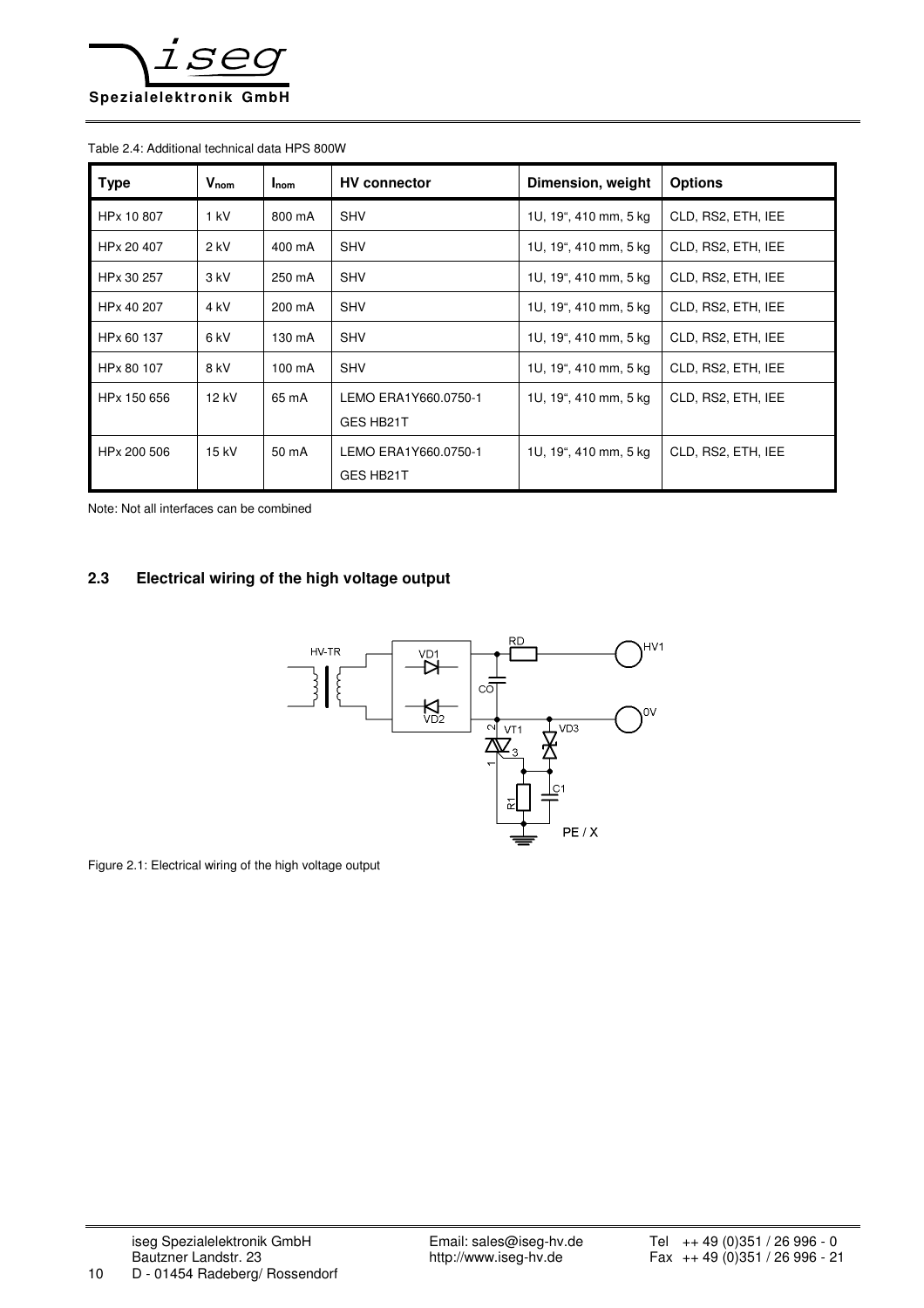

## **2.4 Dimensions**



Figure 2.2: Dimensioned drawing, in mm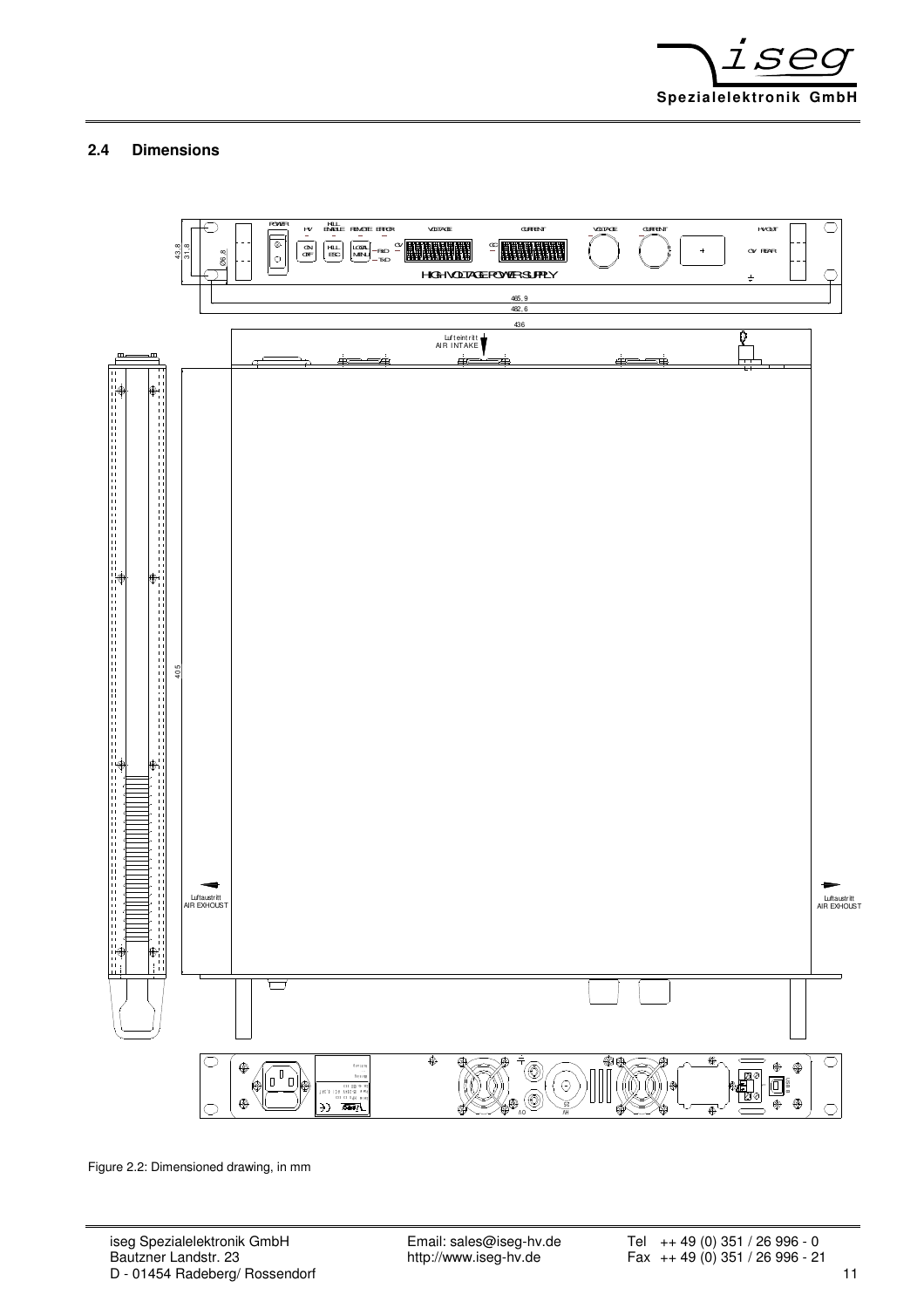

# **3 Functional description**

In the following, the working principle of the power supply will be described:

Next to the mains there is a EMI/RFI filter, which feeds the power factor correction unit (PFC) and the inrush current limitation circuit. The PFC draws sinusoidal currents from the mains, which are in phase with the supply voltage.



#### **Caution! With an input voltage greater than 255 V, the PFC only functions as a rectifier and the current consumption is no longer sinusoidal. In the input voltage range below 100 V, either the output power or the ambient temperature must be reduced (Figure 4.2).**

Furthermore the PFC provides a DC link voltage, that is buffered by an electrolytic capacitor battery. An inverter with a connected resonance circuit transforms the DC-Link voltage into a controllable sinusoidal voltage. The HV transformer and HV rectifier provide an output voltage corresponding to the external set voltage. Output voltage and current are measured by high precision voltage dividers and a shunt and are fed back to the control circuit. A damping resistor connected to the output capacitance limits the output current during a load change or ARC.

High voltage power supplies of this class work with a fixed switching frequency. The output parameters are controlled via a pulse width modulation (PWM).

The control circuit controls and limits the output voltage and current corresponding to the set values. Normalized monitor voltages for voltage and current are provided for read back. The control circuit is also monitoring the input voltages, auxiliary voltages and the temperatures of cooling air and single components.

The power supply is turned ON/OFF with a switch installed at the front panel of the power supply. An ARC-management with fixed parameters is installed in the power supply.

#### **3.1 Operation states**

Figure 3.1 shows the operating area of the device. There are two modes for high voltage generation:

- 1. Constant voltage control CV: Control of output voltage according to set value  $V_{set}$  v (V<sub>moni</sub> < V<sub>seti</sub>).
- 2. Constant current control CC:

Control of output current according to set value  $V_{set}$  i (V<sub>monv</sub> < V<sub>setv</sub>).



Figure 3.1: Operating area of the device.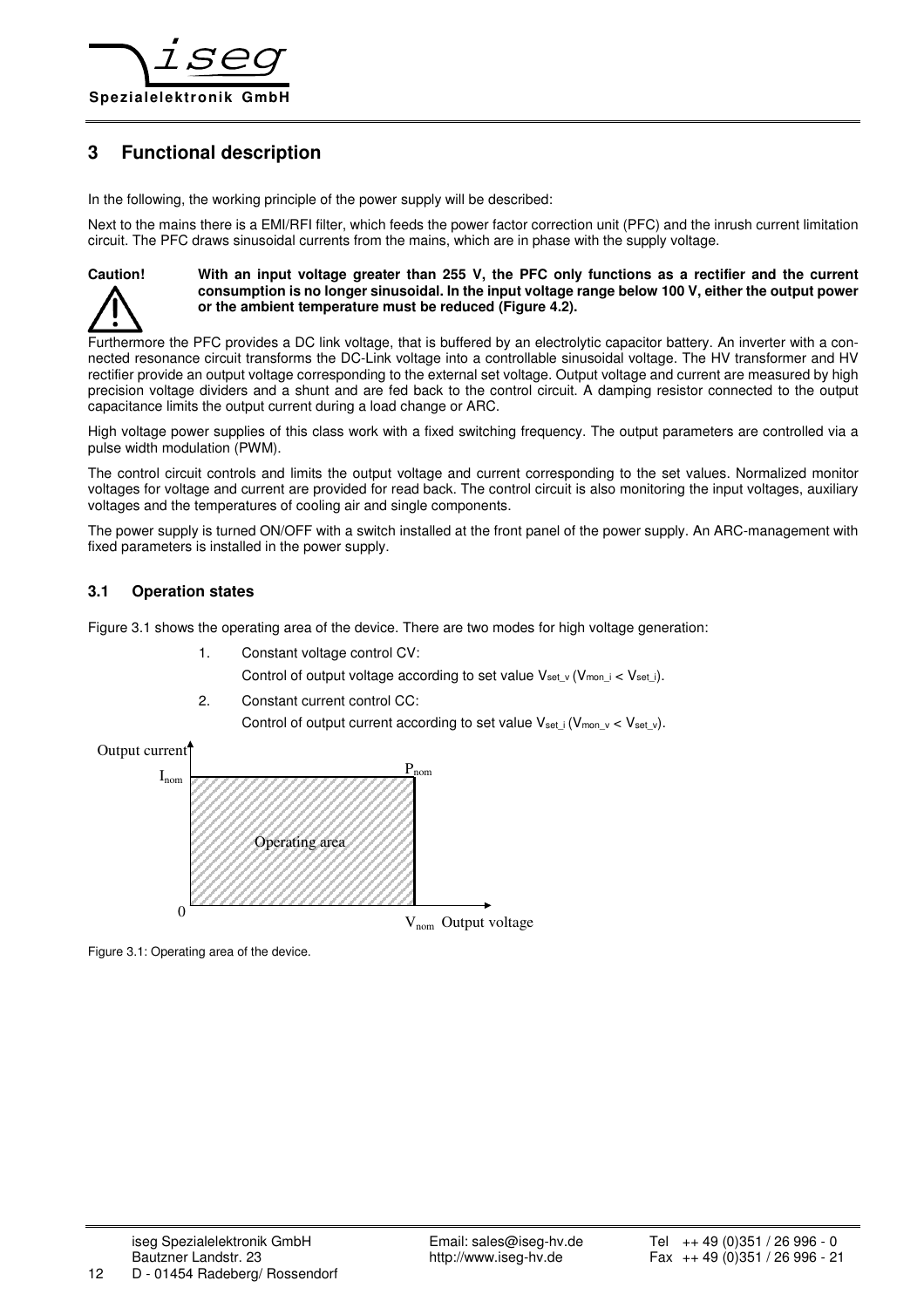

The device has the following special operating states

|  |  |  | Table 3.1: Operating states |  |
|--|--|--|-----------------------------|--|
|--|--|--|-----------------------------|--|

| Function                      | Description                                                                                                                                                                                                                                                                                                                                                                            |
|-------------------------------|----------------------------------------------------------------------------------------------------------------------------------------------------------------------------------------------------------------------------------------------------------------------------------------------------------------------------------------------------------------------------------------|
| Voltage Ramp                  | The change of the output voltage between the set values and after switching the high voltage on or off are<br>performed with the set voltage ramp.                                                                                                                                                                                                                                     |
| <b>Current Ramp</b>           | All changes between current set values are performed with the programmed current ramp.                                                                                                                                                                                                                                                                                                 |
| Voltage Limit VLIM            | The voltage limit is separated into two functions:<br>1. Limit the voltage set value to the limit value: $0 \le V_{\text{SET}} \le V_{\text{LIM}} \le V_{\text{NOM}}$<br>2. If the measured voltage exceeds the limit value by two percent, the ChannelEventStatus bit EventVolt-<br>ageLimit is set: $V_{MEAS} \ge 1.02 \cdot V_{LIM}$<br>The display shows "VLIM" in the status bar. |
| Current Limit I <sub>LM</sub> | The current limit is separated into two functions:<br>1. Limit the current set value to the limit: $0 \leq l_{\text{SET}} \leq l_{\text{LIM}} \leq l_{\text{NOM}}$<br>2. If the measured current exceeds the limit value by two percent, the ChannelEventStatus bit EventCur-<br>rentLimit is set: $I_{MFAS} \ge 1.02 \cdot I_{LIM}$<br>The display shows "ILIM" in the status bar.    |
| Kill-Enable                   | The following events shut down the high voltage without ramp in mode Kill-Enable: EventConstantCurrent,<br>EventArc, EventVoltageLimit, EventCurrentLimit.<br>The display shows "KILL" in the status bar.                                                                                                                                                                              |
| <b>Current Trip</b>           | In mode Kill-Enable the high voltage will be shut down without a ramp, if the measured current is greater<br>than the set current: $I_{MEAS} \geq I_{SET}$<br>The display shows "TRIP" in the status bar                                                                                                                                                                               |
| Emergency Off                 | The function emergency off shut down the high voltage without ramp. To turn the high voltage on again, the<br>state emergency off has to be leaved and the ChannelEventStatus bit EventEmergencyOff must be cleared<br>afterwards.<br>The display shows "EMCY" in the status bar.                                                                                                      |

#### **3.2 Monitoring**

#### **Voltage**

The single phase mains voltage and the internal auxiliary voltages are monitored. If one of these voltages is out of its limits, the high voltage generation is stopped.

#### **Warning! High voltage generation is reactivated immediately if the limit values are no longer exceeded or fallen below.**

For devices of the class GPS with option CLD, the maximum voltage value is monitored by the OVP-comparator. The threshold is set to approx. 110 percent of nominal voltage at the factory. If this threshold is reached (e.g. through an internal defect), high voltage generation is stopped.

The output power of the unit will be reduced, if the input voltage is smaller than 95  $V_{AC}$  (see Figure 3.2).

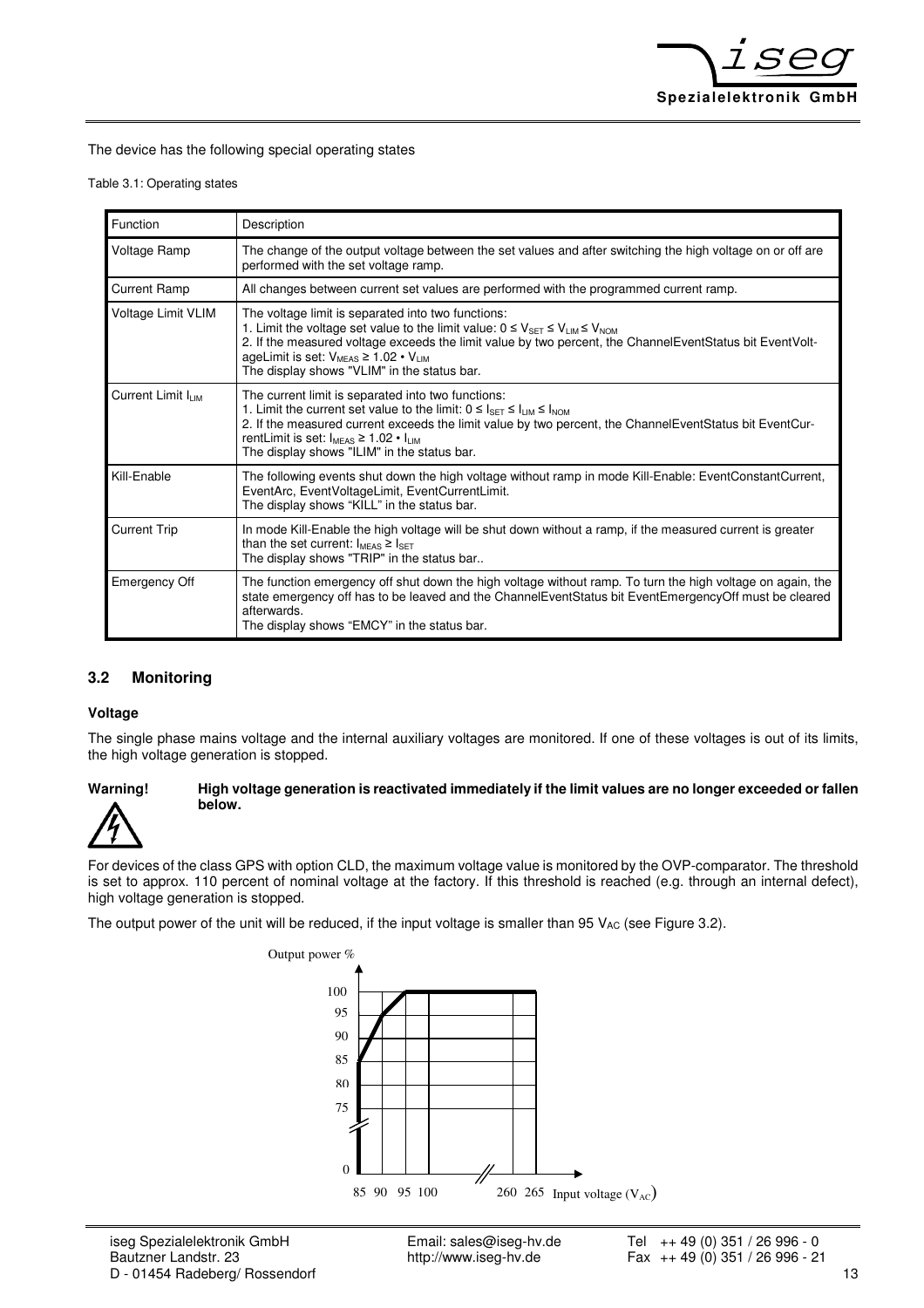

Figure 3.2: Power reduction vs. input voltage

#### **Temperature**

Temperature is monitored at several points within the unit. High voltage generation is stopped in case the external air temperature exceeds 35°C (or 50°C for the device class GPS, 350 W, COMPACT) or internal temperature of several modules exceeds a predefined limiting value.

**Warning! The high voltage generation is reactivated immediately when the limit values are no longer exceeded.** 



#### **3.3 Interlock**

The power supply is equipped with a connector "IL" for a hardware safety loop (interlock, maximum cross section area 1.5mm²) at the back side.

If the loop is closed an internal current source (open circuit voltage 15 V / short circuit current max. 40 mA) will drive a current of ca. 12 mA through a built-in mechanical relays (certified in accordance with IEC/EN 60950 and UL 60950, fulfils the Telcordia requirements according GR 1089 and FCC part 68).

The impedance of the closed loop must be less than 300 Ohm.

If the safety loop is open (Impedance > 100 kOhm), the relays will open. The high voltage generation is stopped only by the opened relay contacts. The relay locks the gate pulses of the semiconductors of the inverter.



**Warning! The internal and external capacitances must be discharge by the load before the output will be voltage-free. The internal discharge resistors have a high resistance, so a very long discharging time is possible according to the connected load.** 

> **The unit is not equipped with an active discharging circuit! Before operations at the load or the high voltage output of the power supply are started, the high voltage output of the power supply must be properly grounded.**

It is not possible to switch on the high voltage generation if the safety loop is open.

The state of the opened safety loop is handled as an error. For releasing the high voltage generation the closed safety loop has to be approved.

#### **3.4 ARC Management**

The HV power supply is equipped with an ARC Management. An ARC is an almost complete discharge per time unit

An output current greater than 1.5\*lnom. is evaluated as an ARC.

The functionality of the ARC Management can be divided in two operating states:

- 1. KillEnable active
	- High voltage shuts down after the first ARC
- 2. KillEnable not active
	- High voltage is restored immediately after the first ARC
	- If an second ARC occur during the time period of 1 second, the control signals of the inverter are blocked within some u-seconds for the blanking time (ARC-Wait).
	- At the same time, the internal set value for the output voltage is set to 0. High voltage generation is released after the time ARC-Wait and the output voltage increases with the adjustable voltage ramp.

The parameters of the ARC-Management are shown in Table 3.2.

Table 3.2: Parameters of the ARC Management

|                     | <b>HPS</b>              |
|---------------------|-------------------------|
| ARC-Number / second |                         |
| ARC-Wait            | 1 <sub>s</sub>          |
| ARC-Ramp            | Adjustable voltage ramp |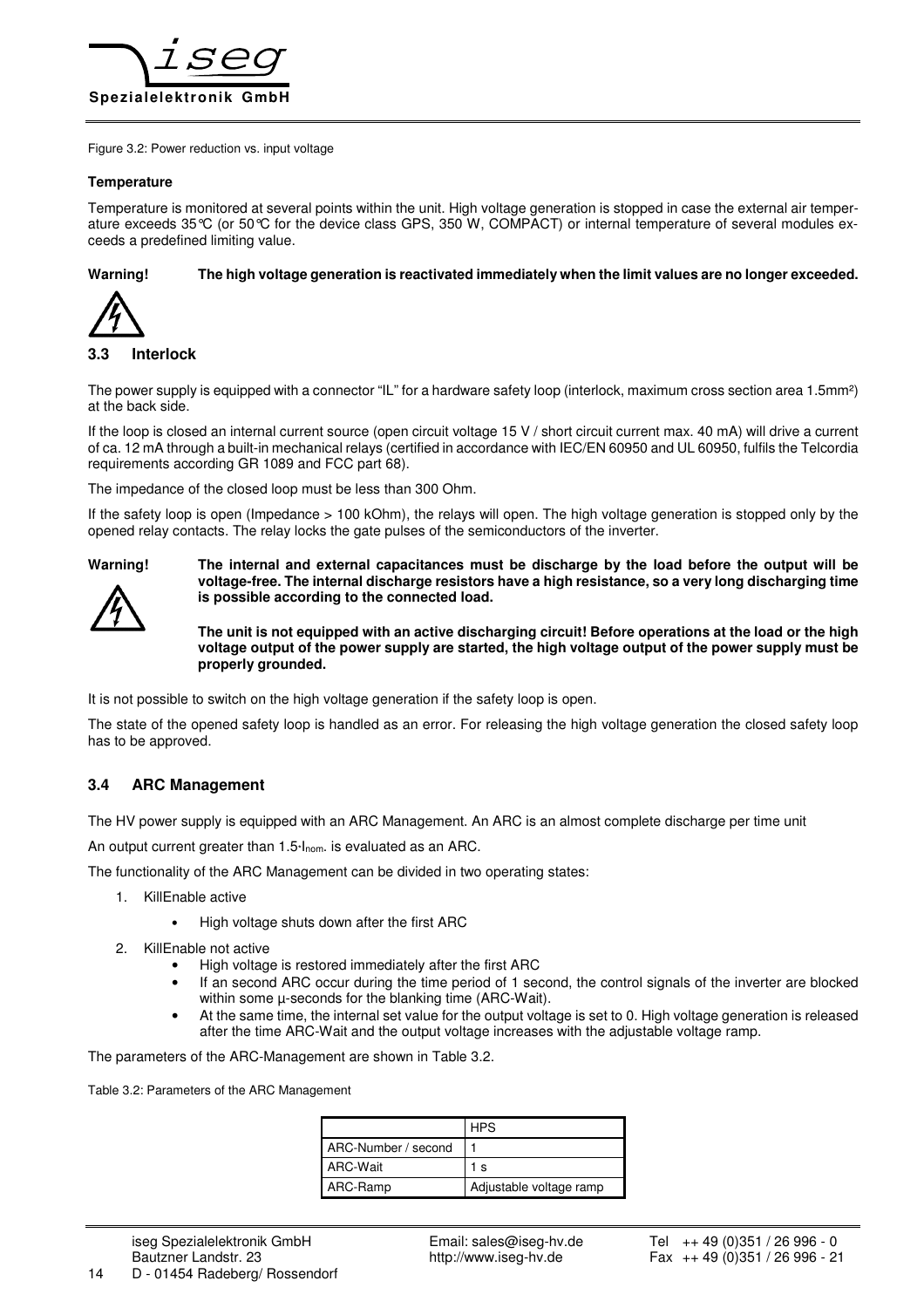

#### **3.5 KillEnable**

If KillEnable is active, the device switches off the high voltage at the following events without voltage ramp:

- when an ARC is detected (ARC),
- output voltage V<sub>OUT</sub> ≥ voltage limit V<sub>LIM</sub>,
- output current IOUT ≥ current limit ILIM,
- when the device is switched to the constant current source CC operating mode

The display shows "KILL" in the status line.

# **4 Pinout**



Figure 4.1: Back panel of the device

#### **4.1 Supply**

The unit is connected to mains net using the power connector on the back panel.

#### **4.2 HV connection**

The unit has one HV output. The HV cable has to be connected to the load properly and isolated according to proof-voltage.

The shield of the HV cable is always connected to the housing. It can be used as return if the connectors "0V" and "PE" are short circuited.

#### **4.3 OV connection**

If the short circuit between the connectors "0V" and "PE" is removed, as return an additional wire has to be used. This wire has to connected with "0V". The potential between the connector "0V" and the protective ground can be  $\pm$  400 V.



**Warning! The user has to ensure that no danger will occur because of the voltage between the connectors "0V" and "PE"!** 

If the potential between the return conductor and the protective ground will be larger than  $|400|V$  then the connectors will be short circuited via an electronically protection circuit to avoid damages of the power supply.

#### **4.4 IL connection**

See section 3.3 Interlock

#### **4.5 Interface connection**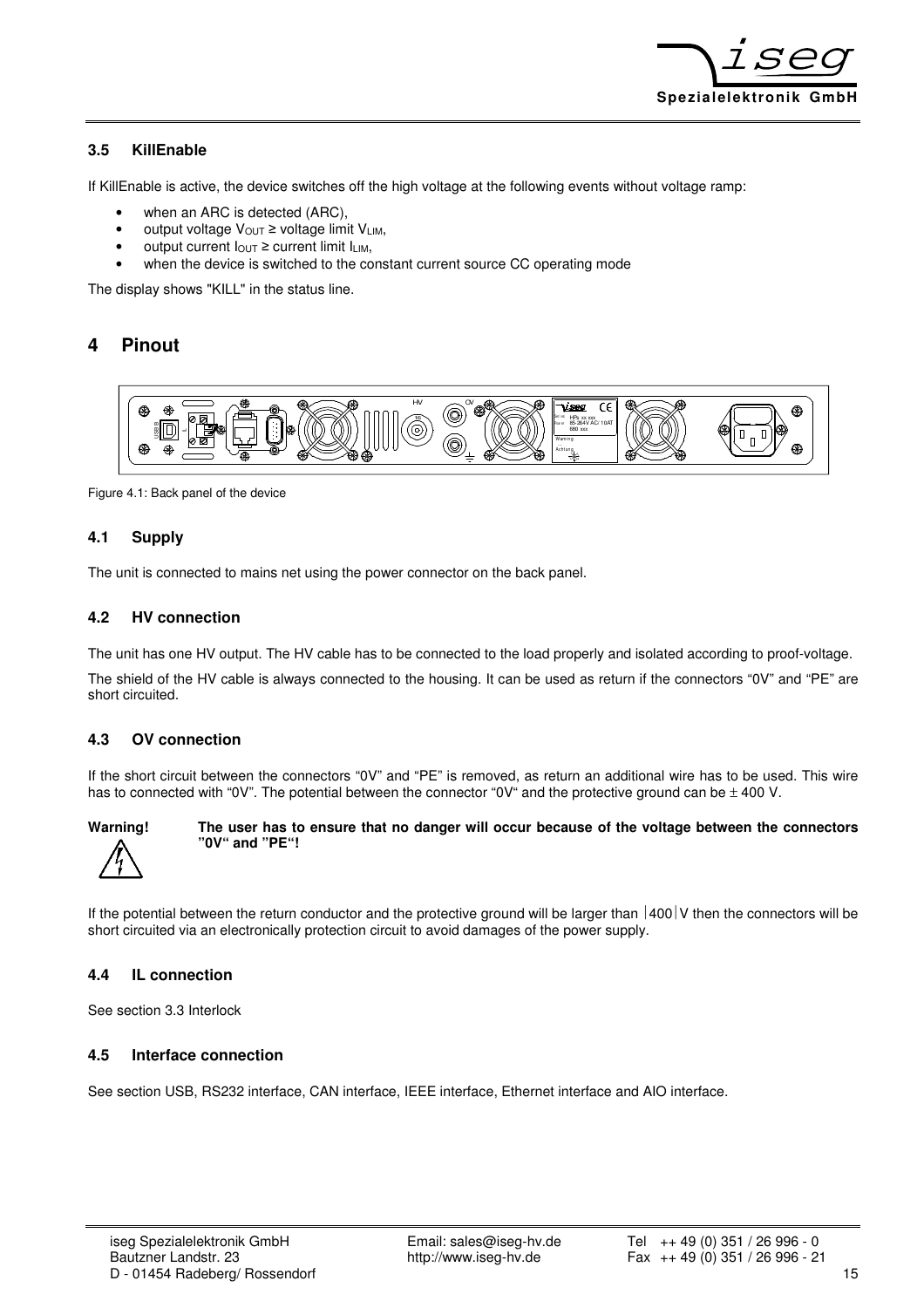

# **5 Operation**

#### **5.1 Operating mode**

#### **LOCAL**

The device can be controlled with the buttons and the rotary encoders of the front panel. The led "REMOTE" is not illuminated.

#### **REMOTE**

For remote control, the corresponding interface (USB, CAN, RS-232, USB, IEEE-488, Ethernet, AIO) must be specified first via the menu item "F07 Set Interfce". The device switches to REMOTE mode when receiving the first command from a digital interface. The led "REMOTE" is not illuminated.

#### **5.2 Front panel operation**



Figure 5.1: Front panel (HV connector at the front)

After pushing the POWER button the device is booting. During boot, the integrated hardware is initialized. After start-up the device is working in LOCAL mode and the KILL function is "disable".

In LOCAL mode, the set values for voltage and current can be adjusted with the rotary encoders VOLTAGE for VSET and CURRENT for ISET. The yellow LEDs VOLTAGE and CURRENT are lighting. When trying to set VSET or ISET beyond the adjusted limit, the corresponding LED is flashing for one second.

Generation of high voltages starts by pushing the ON/OFF button. While generating high voltage, the green LED "HV" is lighting.

#### **Caution! The high voltage which has been selected with the rotary encoders is going to ramp to the chosen voltage with the programmed ramp speed!**



By pressing ON/OFF again, the high voltage generation is turned off, the green LED "HV" turns off. The high voltage is ramped down with the programmed ramp speed.

#### **5.2.1 Displays**

The device has two eight digit displays for voltage and current as well as for Menu control.

In HV-OFF state, the set values are shown on display for easy changes with the rotary encoders VOLTAGE and CURRENT. These set values are stored in processor's EEPROM and reloaded at next start-up.

While displaying the set values for voltage and current, a small 's' is flashing at the left display side:



Figure 5.2: Set values the display in HV OFF state

In HV-ON state the measured values of voltage and current are displayed:



Figure 5.3: Set values the display in HV ON state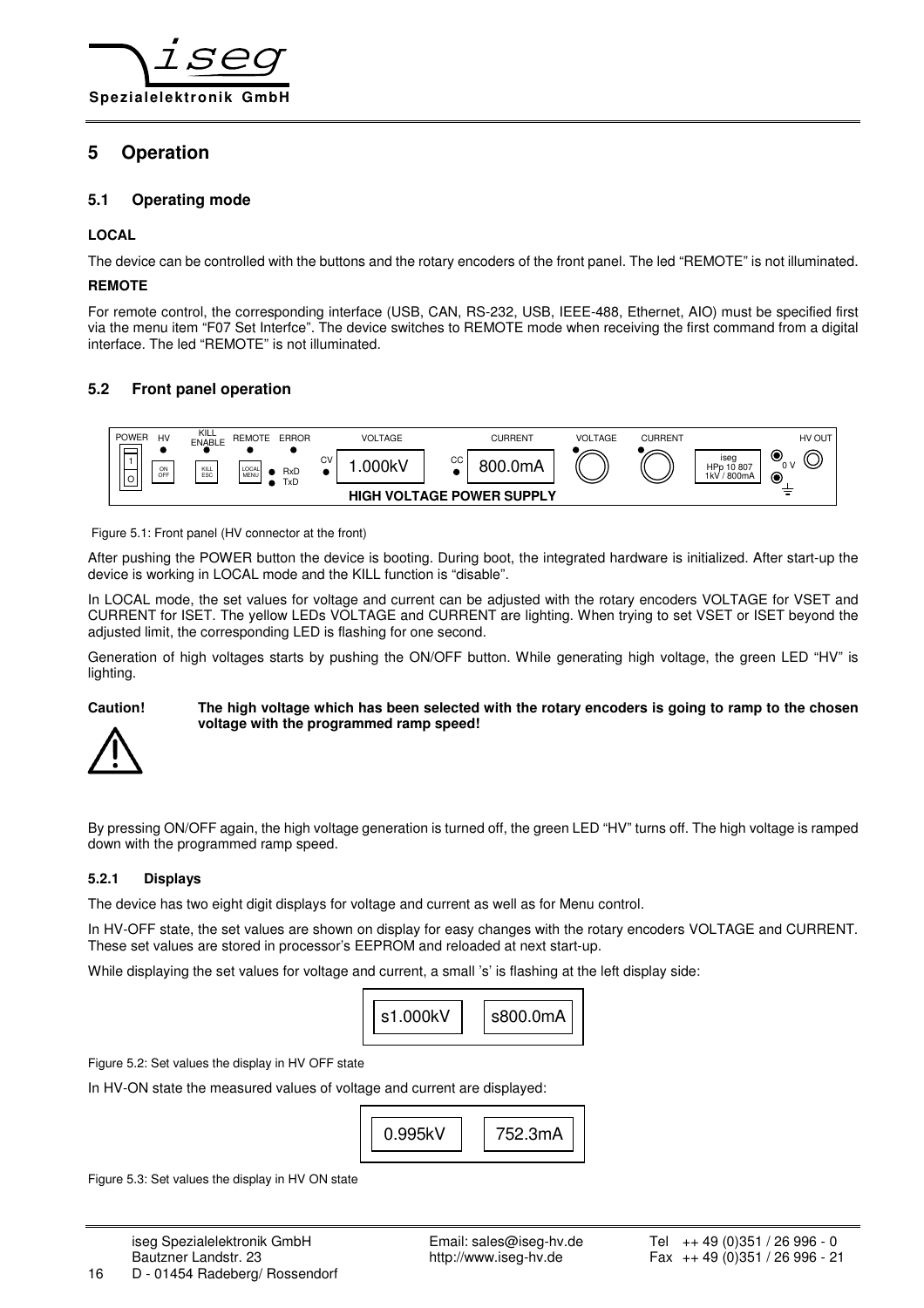

By pressing the rotary encoder VOLTAGE or CURRENT in HV ON state, the corresponding set value is displayed for a short time to allow exact adjustment.

If the set values aren't changed, the device shows the measured values again after four seconds. By pressing the corresponding rotary encoder again, this delay can be shortened.

After turning high voltage off, the displays show the measured values while ramping down. After four seconds with a measured voltage lower than 60 V, the device shows the set values again.

#### **5.2.2 Menu**

In HV-OFF mode the device menu is activated by pressing the button MENU.

If no button is pressed, the display switch back to HV-OFF mode after 30 seconds. The menu can also be closed without changing any value by pressing the button ESC.

By turning the rotary encoder VOLTAGE you can scroll through the menu. By pressing the rotary en-coder VOLTAGE the displayed menu point is selected. The setting can be changed by the active rotary encoder (shown by yellow LED). By pressing the active rotary encoder the changes are stored and the main menu is displayed again.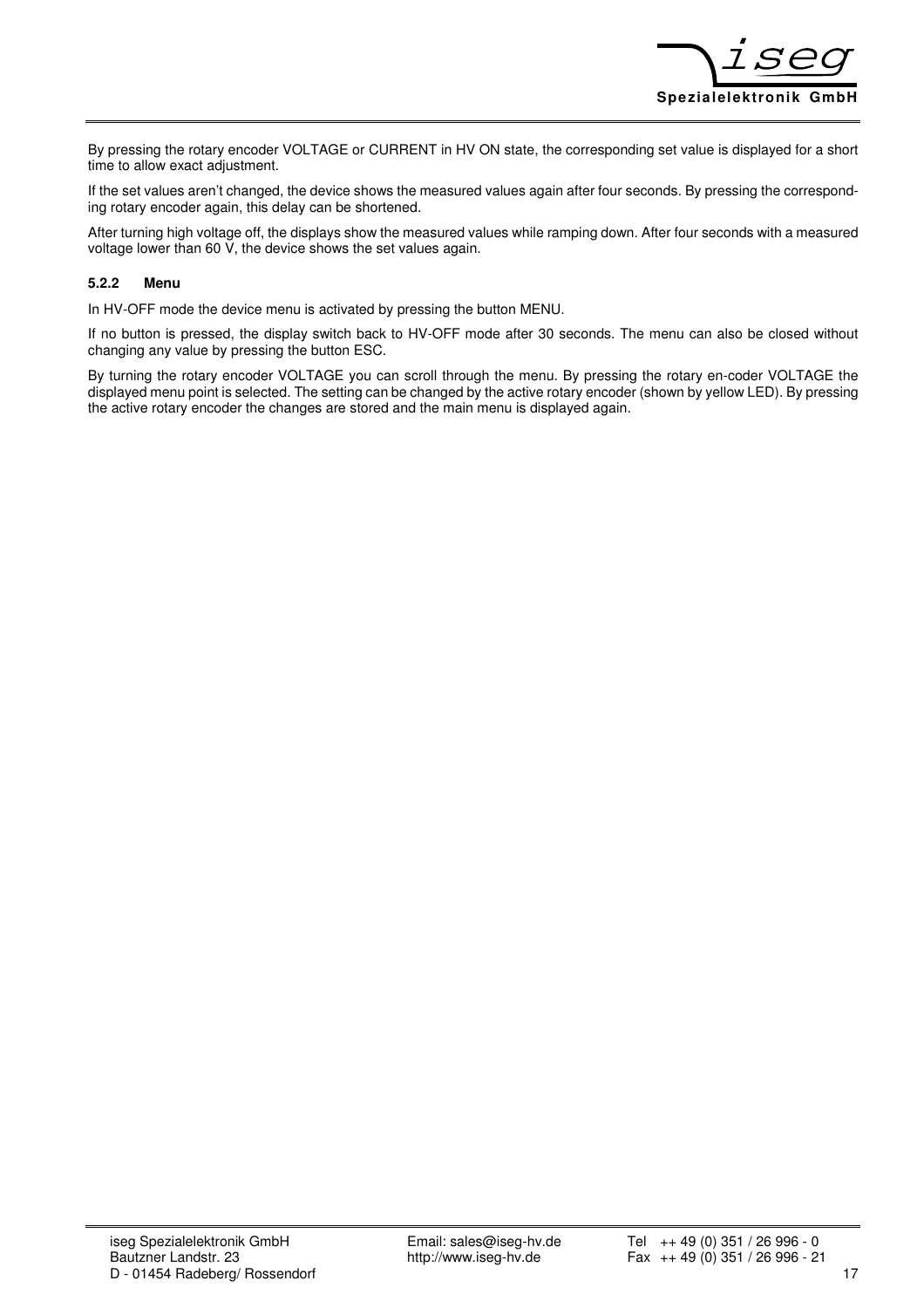

| Display          | Description                                                                                                                                                                                                                                                                                                                    |  |  |  |  |
|------------------|--------------------------------------------------------------------------------------------------------------------------------------------------------------------------------------------------------------------------------------------------------------------------------------------------------------------------------|--|--|--|--|
| F01 Set Limit V  | Adjust the Software voltage limit $V_{\text{OUTmax}}$ in the range of 0.02 • $V_{\text{NOM}} \leq V_{\text{OUTmax}} \leq V_{\text{NOM}}$ with rotary<br>encoder VOLTAGE. VSET will be limited to this value.<br>If the Limit gets smaller than the actual value of VSET, VSET will be decreased to VouTmax automati-<br>cally. |  |  |  |  |
| F02 Set Limit I  | Adjust the Software current limit $I_{\text{OUTmax}}$ in the range of 0.02 • $I_{\text{NOM}} \leq I_{\text{NOT}}$ with rotary en-<br>coder CURRENT. ISET will be limited to this value.<br>If the Limit gets smaller than the actual value of Iset, Iset will be decreased to loutmax automatically.                           |  |  |  |  |
| F03 Set Ramp V   | Adjust voltage ramp speed with rotary encoder VOLTAGE in the range of 13000 V/s or 0.2 $\cdot$<br>V <sub>NOM</sub> /s) (factory setting is 0.2 • V <sub>NOM</sub> /s).                                                                                                                                                         |  |  |  |  |
|                  | At devices with option CLD, the software voltage ramp can be disabled. In this case, the device<br>changes its output voltage as fast as possible. The software ramp can be disabled be setting the<br>ramp speed greater than 3000 V/s: "max." will be displayed                                                              |  |  |  |  |
| F04 Set Ramp I   | Adjust current ramp speed with rotary encoder CURRENT with the given values in the range of<br>0.02 • Inom/s up to Inom/s (factory setting is 1 • Inom/s)                                                                                                                                                                      |  |  |  |  |
| F05 Auto Start   | Not implemented yet.                                                                                                                                                                                                                                                                                                           |  |  |  |  |
| F06 Auto AIF     | AIF ON:<br>Turn on HV by pushing the ON/OFF button or with<br>INHIBIT Low to High on analogue I/O                                                                                                                                                                                                                              |  |  |  |  |
|                  | AIF OFF<br>Turn on HV by pushing the ON/OFF button only                                                                                                                                                                                                                                                                        |  |  |  |  |
|                  | The INHIBIT signal on analogue I/O has priority in both cases!                                                                                                                                                                                                                                                                 |  |  |  |  |
|                  | <b>INHIBIT</b><br>High to Low:<br>turn off HV<br>Low to High:<br>turn on HV (KILL disable)<br>Low static:<br>$HV = 0$                                                                                                                                                                                                          |  |  |  |  |
| F07 Set Interfce | Select external Interface with rotary encoder VOLTAGE:                                                                                                                                                                                                                                                                         |  |  |  |  |
|                  | "CAN"<br>control via CAN-Interface<br>"RS-232"<br>control via RS232-Interface<br>"USB"<br>control via USB-Interface<br>"IEEE 488"<br>control via IEEE (GPIB)-Interface<br>"Ethernet"<br>control via Ethernet-Interface<br>"AIF"<br>control via Analogue I/O                                                                    |  |  |  |  |
| F08 Set Instruct | Select instruction type for RS-232/USB/IEEE-488/Ethernet control with rotary encoder VOLTAGE:                                                                                                                                                                                                                                  |  |  |  |  |
|                  | "EDCP"<br>SCPI command set with EDCP (recommended)                                                                                                                                                                                                                                                                             |  |  |  |  |
|                  | "SCPI"<br>old SCPI command set<br>"ET"<br>old ET command set                                                                                                                                                                                                                                                                   |  |  |  |  |
| F09 Addr IEEE    | Select IEEE address with rotary encoder VOLTAGE: 01 to 30. Factory setting is 17.                                                                                                                                                                                                                                              |  |  |  |  |
| F10 Addr CAN     | Select CAN address with rotary encoder VOLTAGE: 00 to 63. Factory setting is 0.                                                                                                                                                                                                                                                |  |  |  |  |
| F11 Set Echo     | Select Echo state for RS-232/USB control with rotary encoder VOLTAGE: "on" $\Rightarrow$ "off" $\Rightarrow$ "on"                                                                                                                                                                                                              |  |  |  |  |
| F12 Set Password | Block menu access using a four-digit number sequence. "0000" deactivates the password function,<br>any other number sequence activates it. The digits of the password must be entered separately us-<br>ing the VOLTAGE rotary encoder.                                                                                        |  |  |  |  |
| F13 Show Power   | Display of the measured power instead of the measuring current (on/off)                                                                                                                                                                                                                                                        |  |  |  |  |
| F14 Quit Menu    | Closes the menu                                                                                                                                                                                                                                                                                                                |  |  |  |  |

#### **5.2.3 Software limits**

The device uses two software limits for voltage and current.

These limits consists of two functions:

- 1. Limitation of the set values to the set limits: limit VsET to VOUTmax resp. ISET to IOUTmax.
- 2. Set the limit bits in Channel Status and Channel Event Status, if the measured values exceed the limits:
	- is VLIM and EVLIM if  $V_{\text{OUT}} \geq V_{\text{OUTmax}} + 0.02 \cdot V_{\text{NOM}}$
	- $i$ sCLIM and ECLIM if  $I_{\text{OUT}} \geq I_{\text{OUTmax}} + 0.02$  Inom

In kill mode "Enable" the bits "EVLIM" or "ECLIM" cause the high voltage to be switched off without a ramp.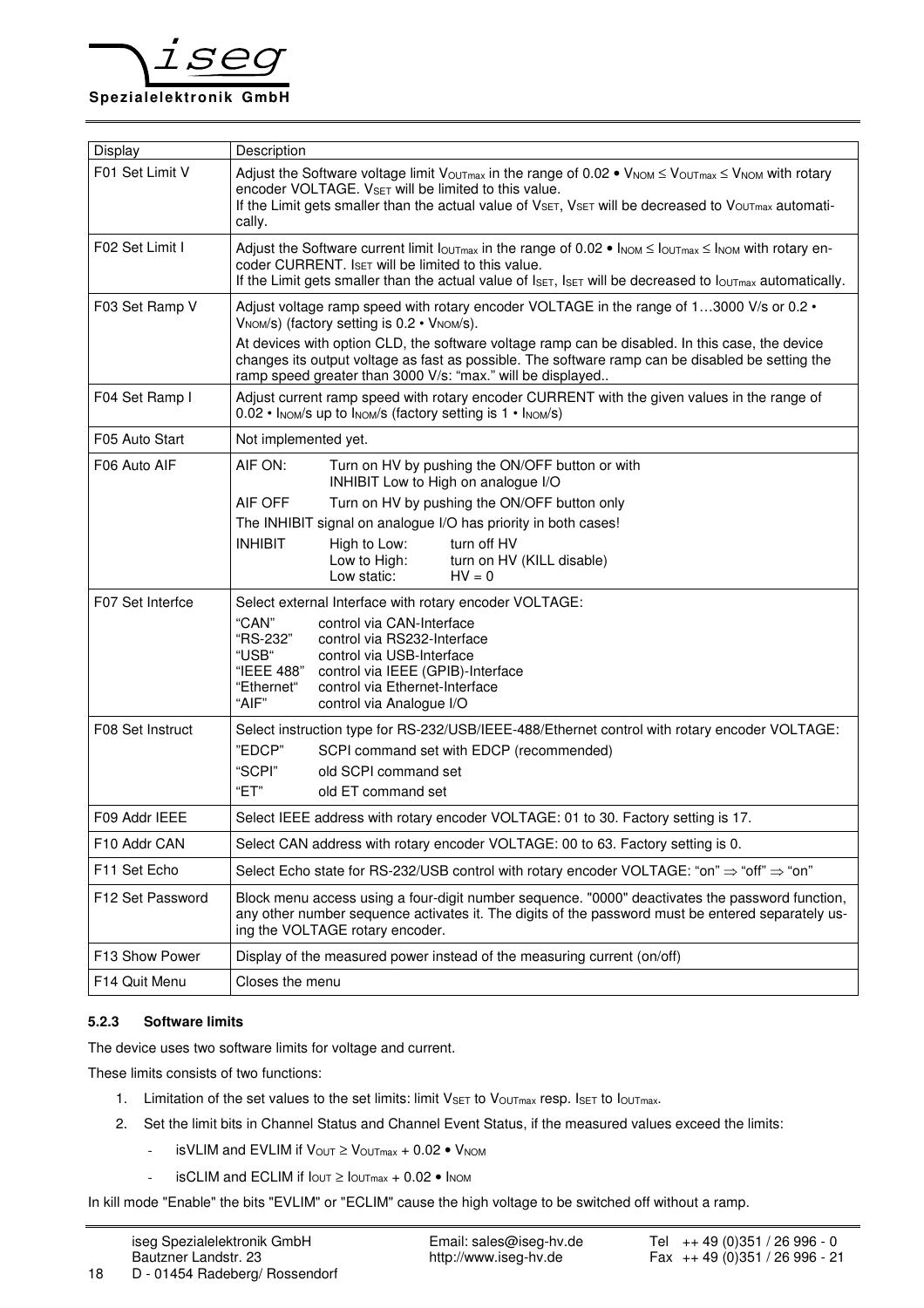#### **5.2.4 Error states**

The following Events cause the High Voltage to shut down without ramp and have to be cleared with Button KILL/ESC or a remote command (e. g. \*CLS) before turning it on again.

| Event Bit    | Display              | Description                                                               |
|--------------|----------------------|---------------------------------------------------------------------------|
| <b>EEMCY</b> | EMERGENCY OFF        | Emergency off via remote control                                          |
| <b>ETRIP</b> | <b>CURRENT TRIP</b>  | Current trip ( $I_{\text{OUT}} \geq I_{\text{SET}}$ ) in mode Kill enable |
| <b>EVLIM</b> | <b>VOLTAGE LIMIT</b> | Voltage limit exceeded in mode Kill enable                                |
| <b>ECLIM</b> | <b>CURRENT LIMIT</b> | Current limit exceeded in mode Kill enable                                |
| ESFLPngd     | <b>SAFETYLOOP</b>    | Safety loop was or is open                                                |
| ETEMPngd     | <b>OVERTEMPATURE</b> | Maximum allowed temperature was or is exceeded                            |

#### **5.3 Interface control**

For remote control, the corresponding interface (USB, CAN, RS-232, USB, IEEE-488, Ethernet, AIO) must be specified first via the menu item "F07 Set Interfce". The device switches to "REMOTE" mode when receiving the first command from the selected interface. The yellow LED "REMOTE" is illuminated.

By pressing the "LOCAL/MENU" button the remote control is suspended. The device can now be controlled from the front panel. When receiving new commands via Interface, the device switches back to "REMOTE" mode.

If "HV-ON" is activated while the device is controlled via a remote interface, high voltage can be turned off by pressing the "ON/OFF" button. In this case the device switches to "LOCAL" mode.

Warning! If local control is disabled (Local Lockout, see section Fehler! Verweisquelle konnte nicht gefunden werden.**), the device can only be turned off via mains switch!** 

**5.3.1 Description of the RS-232- / USB interface** 

**Warning! Turn off the device with mains switch before connecting/disconnecting the interface cable.** 

**Caution! If the device is equipped with RS-232 and USB Interface, only one of them must be connected to the HPS.** 

#### **RS-232**

The RS-232 interface is located at a D Sub 9 connector on the back panel.

The electric transfer is performed via RxD and TxD, which are related to floating GND of the Interface. The D-Sub 9 pin assignment is given in Table 5.1.

The cable connection to the computer is 1:1 (no zero modem-cable!). If no 9-pin cable is available, connections must be set up as shown in the table.

For remote control, "RS-232" must be selected in Menu "F07 Set Interfce". The device switches to the "REMOTE" state when receiving the first command via interface.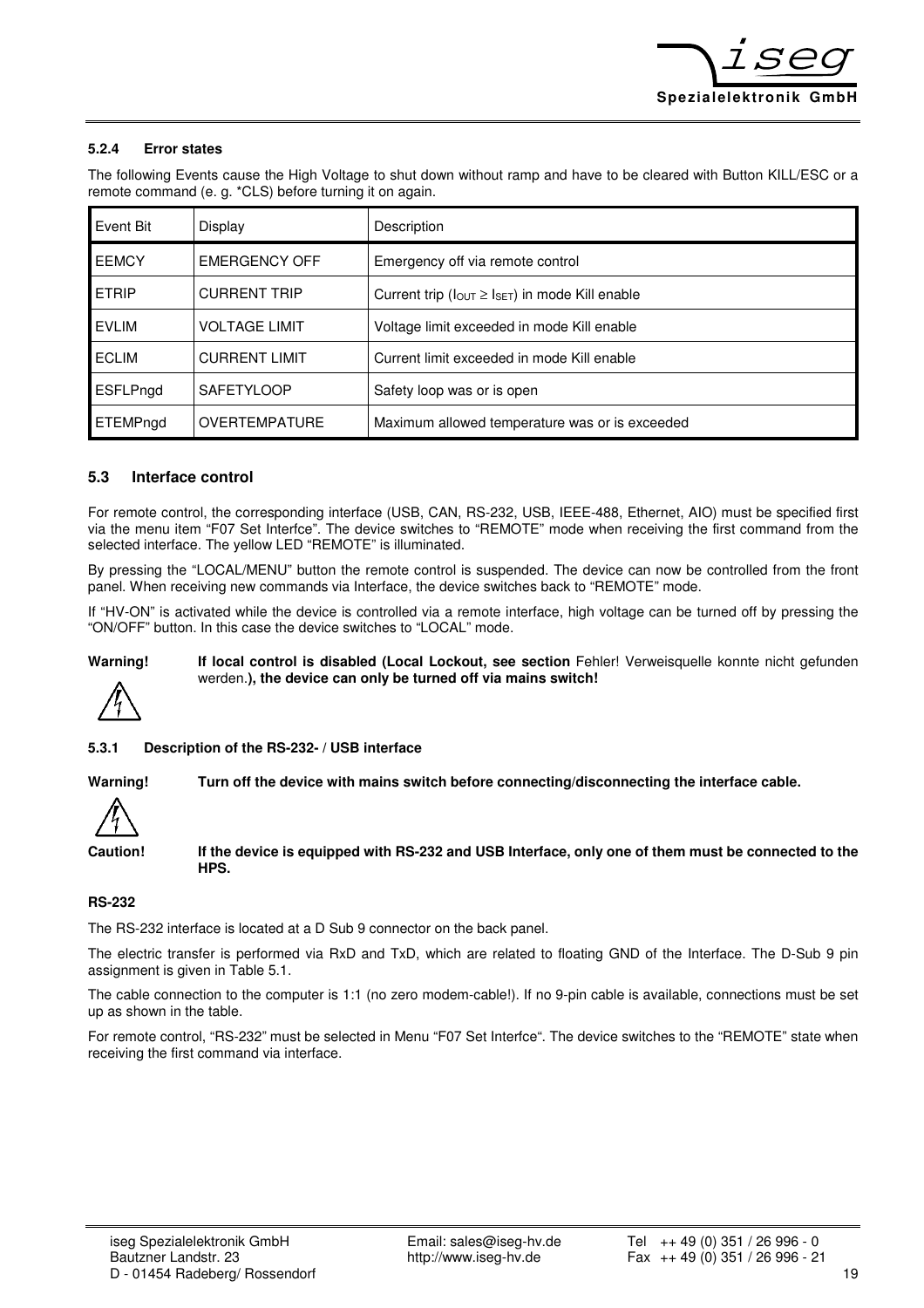

Table 5.1: Electrical wiring of the RS232 Interface

| Signal        | HV-PS   |          | <b>PC</b> | Connection    | Signal  |
|---------------|---------|----------|-----------|---------------|---------|
| <b>RS-232</b> | D-SUB-9 | Internal | D-SUB-9   | <b>RS-232</b> | D-SUB-9 |
| <b>RxD</b>    |         |          |           | <b>RxD</b>    |         |
| <b>TxD</b>    | з       |          | o         | TxD           | 3       |
| <b>GND</b>    | 5       |          | b         | <b>GND</b>    | 5       |
|               |         |          |           |               | 4       |
|               | 6       |          | 6         |               | 6       |
|               | o       |          | 8         |               | 8       |

#### **USB**

The USB interface is realized with a female USB-B connector on the back panel. Internally, the USB is implemented by a USBserial converter FTDI FT232R.

This device operates as a virtual serial port in a PC, and can be used with every program that supports a serial port, e. g. a terminal program or LabVIEW.

#### **Programming**

The following description applies to both, RS-232 and USB interface.

The (virtual) serial interface is set to 9600 Bit/s, 8 Bit/character, no parity, 1 Stop-Bit.

The data transfer is character oriented, while the synchronization in the direction "Computer to HV PS unit" (Input direction) is established by echoes. The transfer direction "HV-PS to computer" (Output direction) is free running.

The command transfer uses ASCII characters. Commands are terminated by <CR><LF> (\$0D \$0A or 13 10).

A new command may be sent immediately after the last answer was completely received (including <CR><LF>). For commands that don't return an answer, the simplest thing is to add \*OPC? in EDCP instruction set:

Table 5.2: Programming serial interface

| Instruction (with Echo) | VOLT 500;:VOLT ON;*OPC? <cr><lf></lf></cr> |
|-------------------------|--------------------------------------------|
| Answer                  | 1 <cr><lf></lf></cr>                       |

#### **5.3.2 Description of the CAN interface**

#### **Warning! Turn off the device with mains switch before connecting/disconnecting the interface cable.**



The connector (SUB D 9) for the CAN interface is located at the back panel of the module and has the following pinout: Table 5.3: Pinout CAN connector

| PIN            | Signal           |
|----------------|------------------|
| $\overline{2}$ | CAN_L (CAN Low)  |
| IЗ             | CAN GND          |
| 5              | CAN Shield       |
|                | CAN_H (CAN High) |

The operating and the command set is equivalent to the EDCP protocol, which is described in the manuals

CAN-Interface

Multi-Channel High Voltage Power Supply Module

EHS xxx and EDS xxx.

To control the device, the programs "IsegCANHVControl" or "iseg OPC Server" can be used.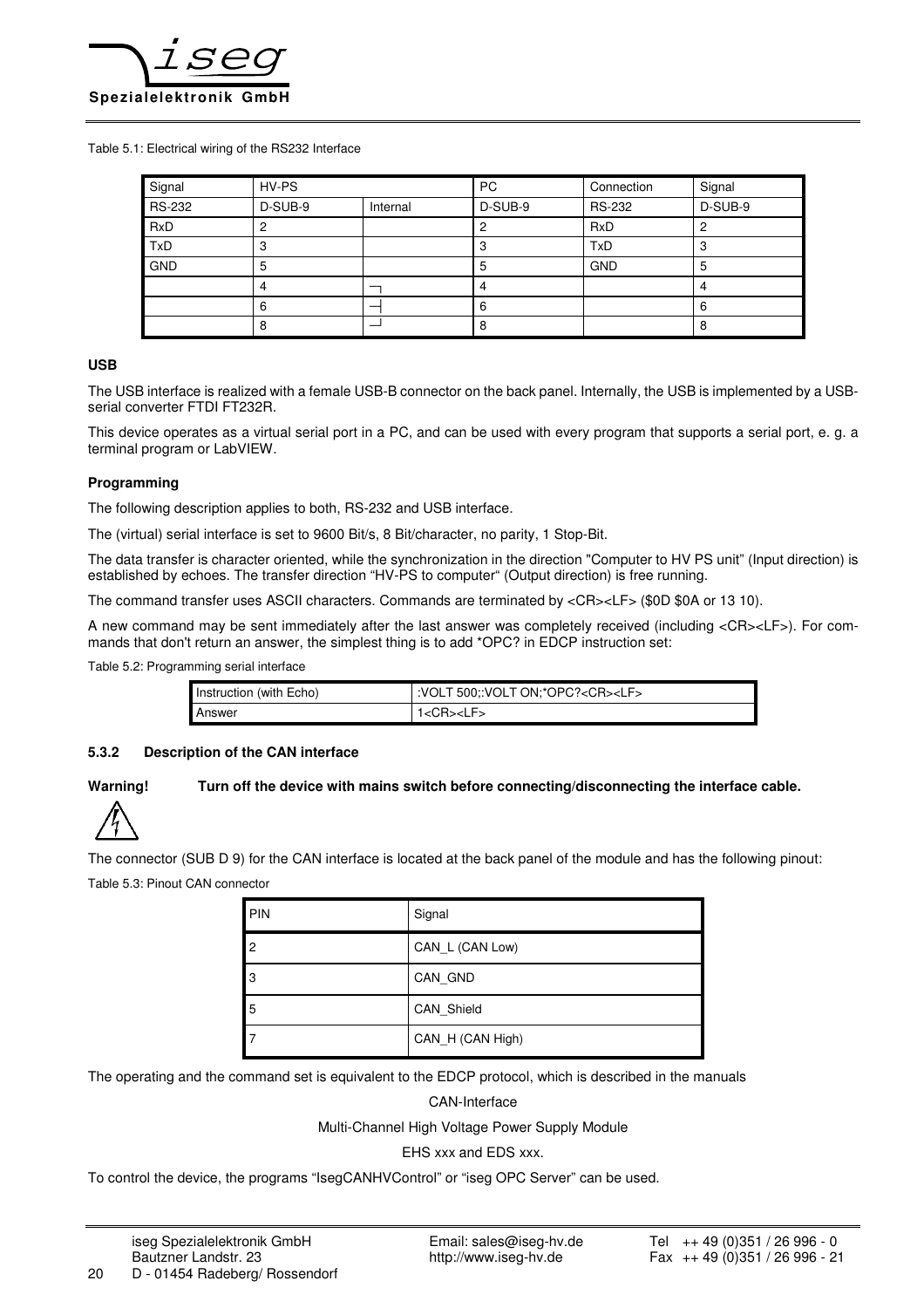

#### **5.3.3 Description of the IEEE-488 Interface (GPIB)**

**Warning! Turn off the device with mains switch before connecting/disconnecting the interface cable.** 



**IEEE-488 interface** 

The IEEE-488 bus interface was implemented with a NEC 7210 compatible IEEE controller. The following interface functions according to IEC 625 are available:

| SH <sub>1</sub> | Source Handshake:   | all functions (no polling) |
|-----------------|---------------------|----------------------------|
| AH1             | Acceptor Handshake: | all functions (no polling) |
| T6.             | Talker:             | Standard equipment         |
| $\overline{14}$ | Listener:           | Standard equipment         |

To connect the device to the IEEE bus, a Micro-D25 male connector is located on the back panel. An adapter cable with a 24 pin connector following IEEE-488.2 standard is available as an option.

At devices with a Front panel, "IEEE" must be selected at menu "F09 Set Interfce" for remote control. At devices without a Front panel, the interface is active after start up.

The IEEE address (1…30) can be specified in the menu "F11 Addr IEEE". The factory setting for the IEEE address is 17. The IEEE address can also be changed with the SCPI command :CONFIGURE:GPIB:ADDRESS. When receiving control commands over IEEE, the device switches to "REMOTE" state.

#### **Programming**

The command transfer uses ASCII codes. Commands are terminated by <CR><LF> (\$0D \$0A or 13 10). Alternatively, the control line EOI (End or Identify) can be set together with the command's last character. On input side, no leading zeros are required. The output is in a fixed format without leading zeros.

A minimum time delay of 5 ms between two IEEE commands is needed.

#### **5.3.4 Ethernet Interface**

#### **Warning! Turn off the device with mains switch before connecting/disconnecting the interface cable.**



The Ethernet Interface with 10-MBit/s, Full-Duplex, is connected via RJ-45 socket on the device rear.

The device can be connected to a switch via patch cable. If it shall be connected to a PC directly, a crossover cable has to be used.

"Ethernet" has to be set in menu "F07 Set Interfce". The additional settings (IP address, net-mask, default gateway) have to be made with the SCPI Instruction set with EDCP. This can be done over Ethernet or RS-232. Ex works settings are as follows:

| IP-address:      | 192.168.16.13 |
|------------------|---------------|
| Net mask:        | 255.255.255.0 |
| Default Gateway: | 192.168.16.1  |
| Command port:    | 10001 (fixed) |

The connection can be tested with the ping command (Start  $\rightarrow$  programs  $\rightarrow$  accessories  $\rightarrow$  command).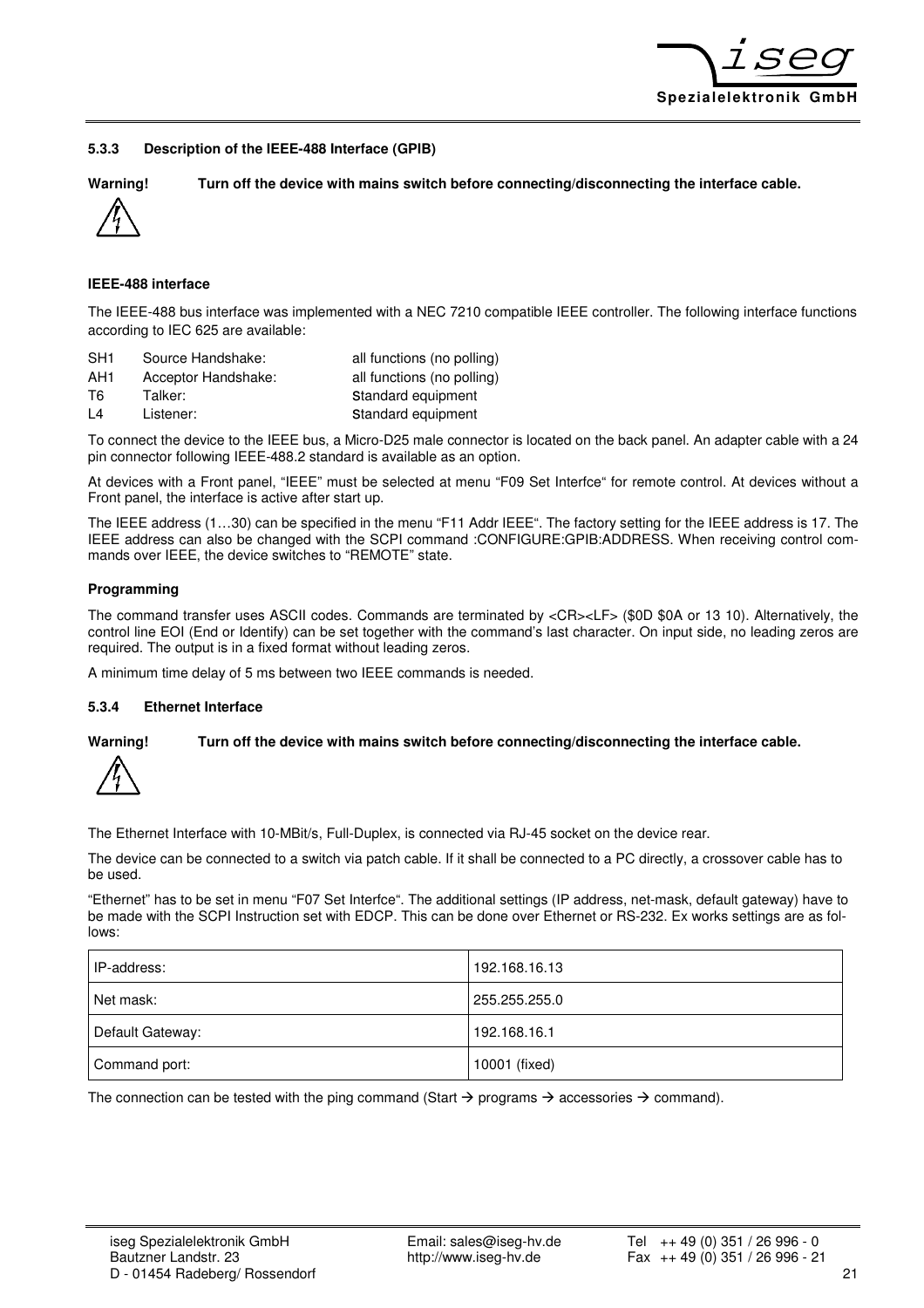

#### C:\>ping 192.168.16.13

Ping will done for 192.168.16.13 with 32 bytes data:

Answer from 192.168.16.13: bytes=32 time=4ms TTL=128 Answer from 192.168.16.13: bytes=32 time=4ms TTL=128 Answer from 192.168.16.13: bytes=32 time=4ms TTL=128 Answer from 192.168.16.13: bytes=32 time=4ms TTL=128

Ping statistic for 192.168.16.13: Package: sent =  $4$ , received =  $4$ , lost = 0 Time in millisecond:  $minimum = 1ms$ ,  $maximum = 4ms$ ,  $average = 1ms$ 

During communication the HV unit act as server, the control PC act as client. The following table shows the principle sequence of communication PC to HV unit.

| Step | Function call | Computer $\rightarrow$ HV-Unit | $HV$ -Unit $\rightarrow$ Computer |
|------|---------------|--------------------------------|-----------------------------------|
| 1.   | connect()     | <b>SYN</b>                     |                                   |
| 2.   |               |                                | SYN, ACK                          |
| 3.   |               | <b>ACK</b>                     |                                   |
| 4.   | send()        | "*IDN?\r\n"                    |                                   |
| 5.   | recv()        |                                | "iseg Spezialelektronik GmbH []"  |
| 6.   | closesocket() | FIN, ACK                       |                                   |
| 7.   |               |                                | FIN, ACK                          |
| 8.   |               | <b>ACK</b>                     |                                   |

The first three packages are for the establishing of a TCP-Connection (three way handshake). Fourth step is the inquiry from PC to HV unit. The order is ASCII coded in data field of the TCP packet. The answer is also ASCII coded send to the PC in step 5. Package No. 6 confirms the receipt of the packet and sends a FIN for termination of connection. Step 7 and 8 are the confirmation of termination of connection from HV unit and PC.

The communication can be monitored with a network sniffer (e. g. Wireshark). Control is done with the instruction sets described later. The preferred command set for Ethernet is "SCPI with EDCP", as you can build longer Frames which reduces Ethernet Overhead.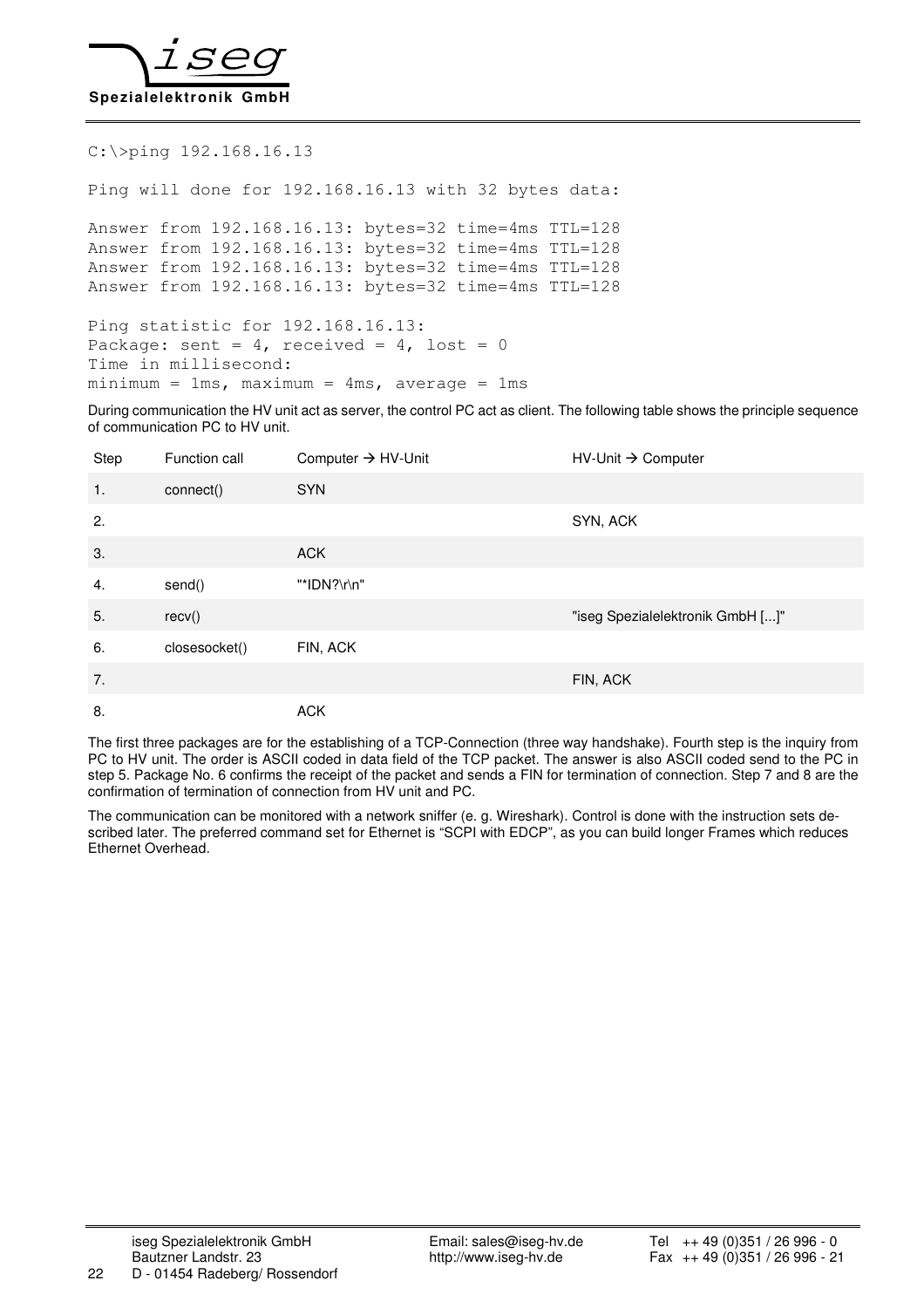

#### **Programming**

Simple programming example (without error handling) for communication with the HV device over Ethernet. This program was compiled and tested with Microsoft Visual C++ 6.0 on Windows XP.

```
#include <stdio.h> 
#include <winsock.h> 
int main(int argc, char *argv[]) 
{ 
      WSADATA wsadata; 
      SOCKET sock;
      SOCKADDR_IN sockaddr_in;
      int retcode; 
      char cmd[255] = "\star \text{IDN?}\r\n\text{n";}char ans[255]; 
      // init sockets (Berkeley style, UNIX compatible) 
      WSAStartup(2, &wsadata); 
      // create TCP socket 
      sock = socket(AF_INET, SOCK_STREAM, IPPROTO_TCP);
      // bind socket to dynamic port 
      memset(&sockaddr_in, 0, sizeof(sockaddr_in)); 
      sockaddr_in.sin_family = AF_INET; // UDP, TCP
      sockaddr_in,sin_prob = <math>htons(10001);</math> // Remote Portsockaddr_in.sin_addr.S_un.S_un_b.s_b1 = 192; // IP address 
      sockaddr_in.sin_addr.S_un.S_un_b.s_b2 = 168; 
      sockaddr_in.sin_addr.S_un.S_un_b.s_b3 = 16; 
      sockaddr_in.sin_addr.S_un.S_un_b.s_b4 = 13; 
      // connect to server (three way handshake) 
      connect(sock, (SOCKADDR *)&sockaddr_in, sizeof(SOCKADDR_IN)); 
      // send command to server 
      send(sock, cmd, strlen(cmd), 0);
      // read answer from server 
      retcode = recv(sock, ans, sizeof(ans), 0); 
      // close socket (three way handshake) and clean up 
      closesocket(sock); 
      WSACleanup(); 
      // print answer to screen 
      printf("%s\n", ans); 
      return 0;
```
}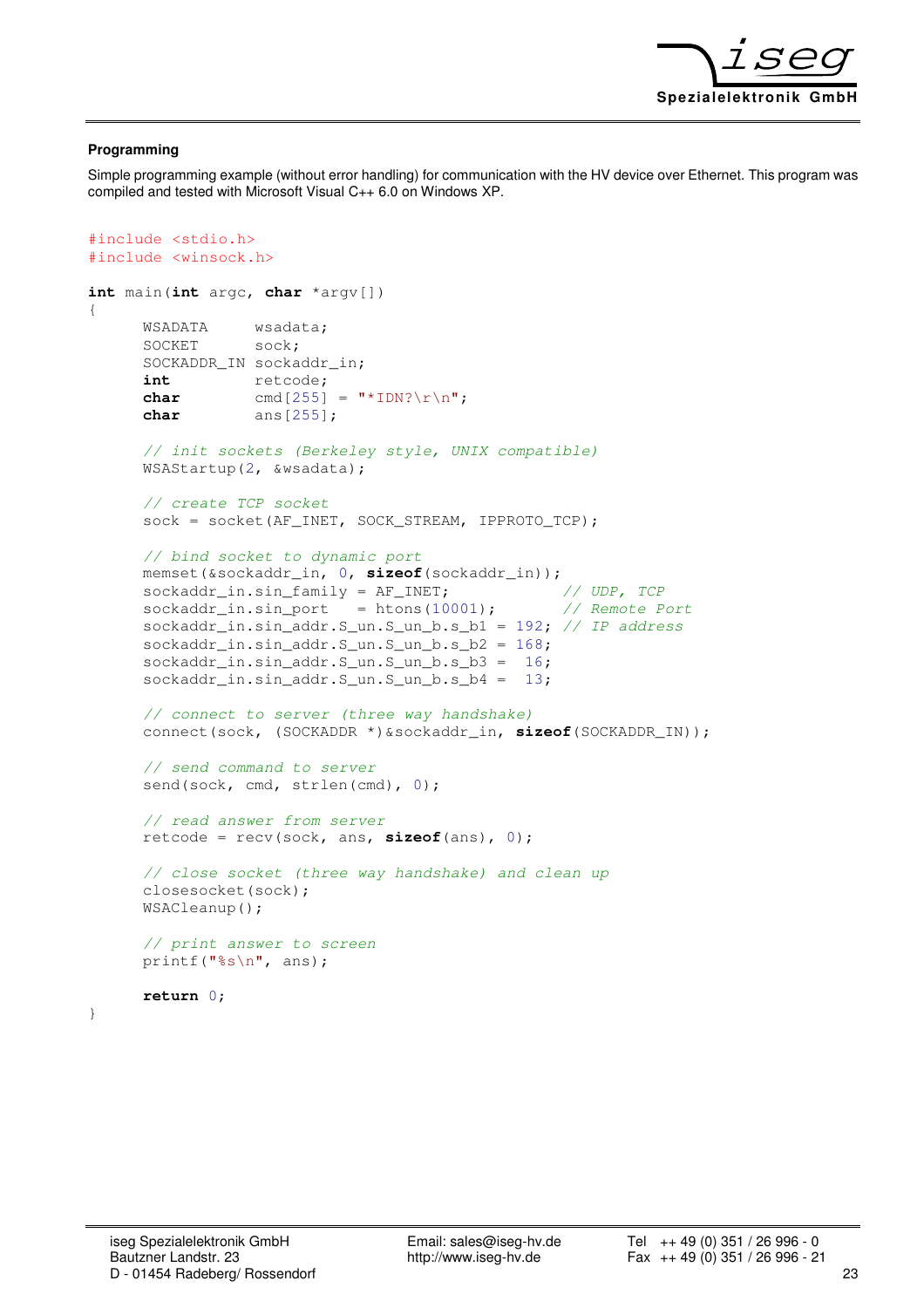

#### **Programming**

Simple programming example (without error handling) for communication with the HV device over Ethernet. This program was compiled and tested with Microsoft Visual C++ 6.0 on Windows XP.

```
#include <stdio.h> 
#include <winsock.h>
```

```
int main(int argc, char *argv[]) 
{ 
      WSADATA wsadata; 
      SOCKET sock;
      SOCKADDR_IN sockaddr_in;
      int retcode; 
      char cmd[255] = "\star \text{IDN?}\r\n\text{n";}char ans[255]; 
      // init sockets (Berkeley style, UNIX compatible) 
      WSAStartup(2, &wsadata); 
      // create TCP socket 
      sock = socket(AF_INET, SOCK_STREAM, IPPROTO_TCP);
      // bind socket to dynamic port 
      memset(&sockaddr_in, 0, sizeof(sockaddr_in)); 
      sockaddr_in.sin_family = AF_INET; // UDP, TCP
      sockaddr_in.sin_prob = <math>htons(10001);</math> // <i>Remote Port</i>sockaddr_in.sin_addr.S_un.S_un_b.s_b1 = 192; // IP address 
      sockaddr_in.sin_addr.S_un.S_un_b.s_b2 = 168; 
      sockaddr_in.sin_addr.S_un.S_un_b.s_b3 = 16; 
      sockaddr_in.sin_addr.S_un.S_un_b.s_b4 = 13; 
      // connect to server (three way handshake) 
      connect(sock, (SOCKADDR *)&sockaddr_in, sizeof(SOCKADDR_IN)); 
      // send command to server 
      send(sock, cmd, strlen(cmd), 0);
      // read answer from server 
      retcode = recv(sock, ans, sizeof(ans), 0); 
      // close socket (three way handshake) and clean up 
      closesocket(sock); 
      WSACleanup(); 
      // print answer to screen 
      printf("%s\n", ans); 
      return 0;
```
}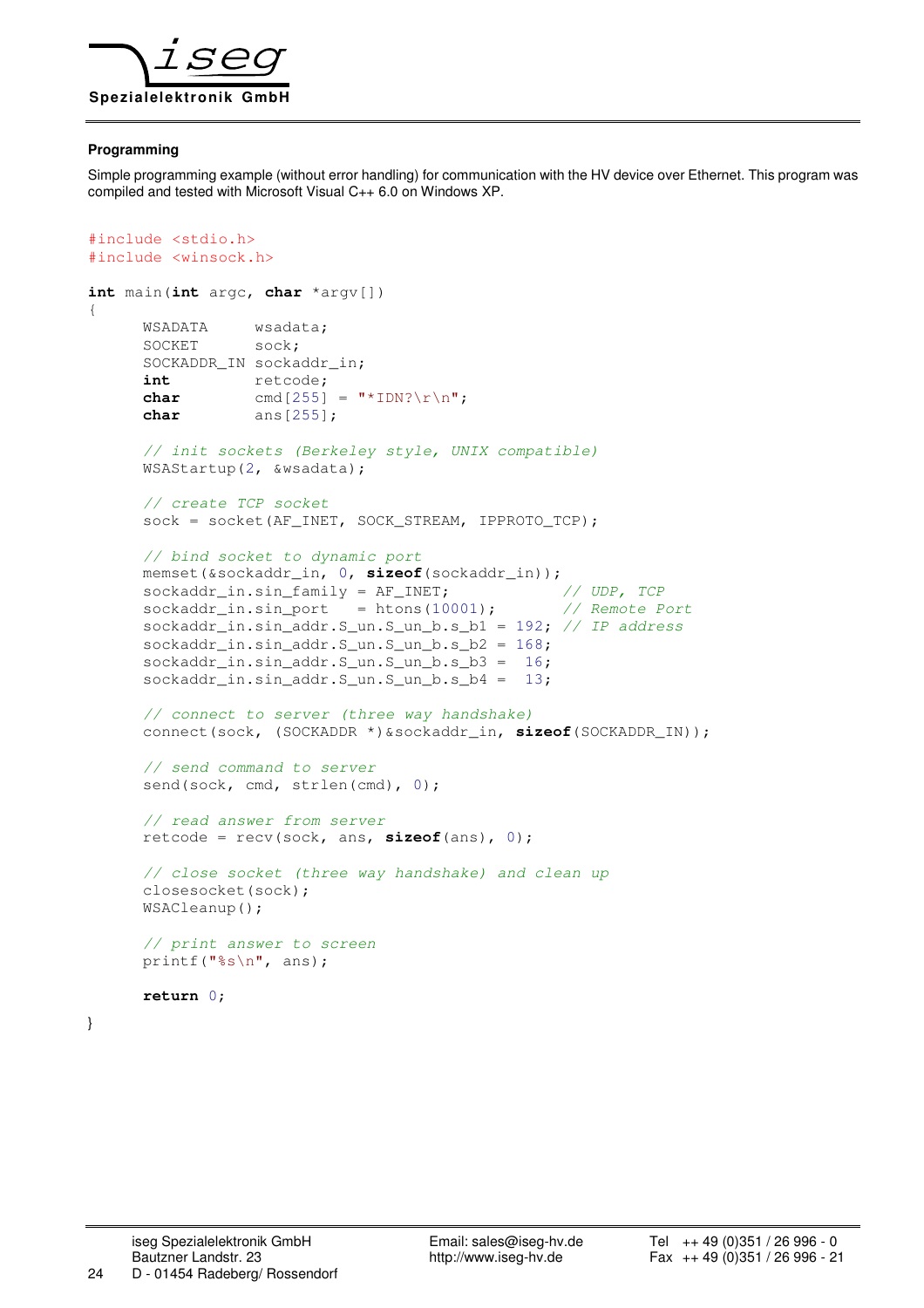

#### **5.4 Description of the Analogue I/O interface (AIO)**

**Warning! Turn off the device with mains switch before connecting/disconnecting the interface cable.** 



**All analogue and digital inputs and outputs are electrically isolated from the protective ground. The user is responsible that no danger will occur due to a voltage between the AIO and the protective ground!** 

"AIF" has to be set in menu "F07 Set Interfce".

All control inputs and outputs are located at the male D Sub 9 connector labelled "AIO" on the back side of the device. The pin assignment of this connector is described in the following table.

Table 5.4: Pin assignment male D Sub 9 connector

| AIO, male D Sub 9 connector |                    |         |                          |
|-----------------------------|--------------------|---------|--------------------------|
| Pin 1                       | <b>GND</b>         |         | Return of pins 2-9       |
| Pin 2                       | $V_{\text{mon I}}$ | (0.5V)  | Monitor output current   |
| Pin 3                       | <b>INHIBIT</b>     |         | Digital input signal     |
| Pin 4                       | $V_{set}$          | (0.5 V) | Set value output current |
| Pin 5                       | CC                 |         | Digital output signal    |
| Pin 6                       | <b>GND</b>         |         | Return of pins 2-9       |
| Pin 7                       | $V_{\text{mon_v}}$ | (0.5V)  | Monitor output voltage   |
| Pin 8                       | $V_{\text{set v}}$ | (0.5V)  | Set value output voltage |
| Pin 9                       | $V_{ref}$          | 5 V     | Reference (1 mA)         |

#### **5.4.1 Set values**

A voltage between 0 - 5 V at Pin 8 (reference potential Pin 6) of the connector "AIO" controls the output voltage between 0 – Vnom. Similarly, at Pin 4 the output current is controlled between 0 - Inom.

#### **5.4.2 Monitor voltages**

Monitor voltages (0 - 5 V) proportional to the output voltage and output current are available at Pin 7 and Pin 2 of the connector "AIO", respectively (reference potential Pin 6).

#### **5.4.3 INHIBIT**

By applying a low level signal at pin 3 of the connector "AIO", the high voltage generation will be shut off immediately and will be blocked. High voltage generation is activated with a high level signal or open contact at pin 3 of the connector "AIO".

#### **Warning! Do not use the INHIBIT function as a safety loop.**



**5.4.4 CC** 

A low level signal at pin 5 of the connector "AIO" indicates, that the device operates in the mode constant current control CC.

On the contrary, a high level signal at this pin indicates, that the device operates in the mode constant voltage control CV.

#### **5.4.5 Function "Auto AIF"**

If the interface "AIF" is selected in the menu "F07 Set Interfce", the automatic function "Auto AIF" in the menu "F06 Auto AIF" can be enabled. Now the generation of high voltage will start with a rising edge of the INHIBIT function. (without pushing the button "HV ON").

If another interface is chosen, the function "Auto AIF" will be disabled automatically.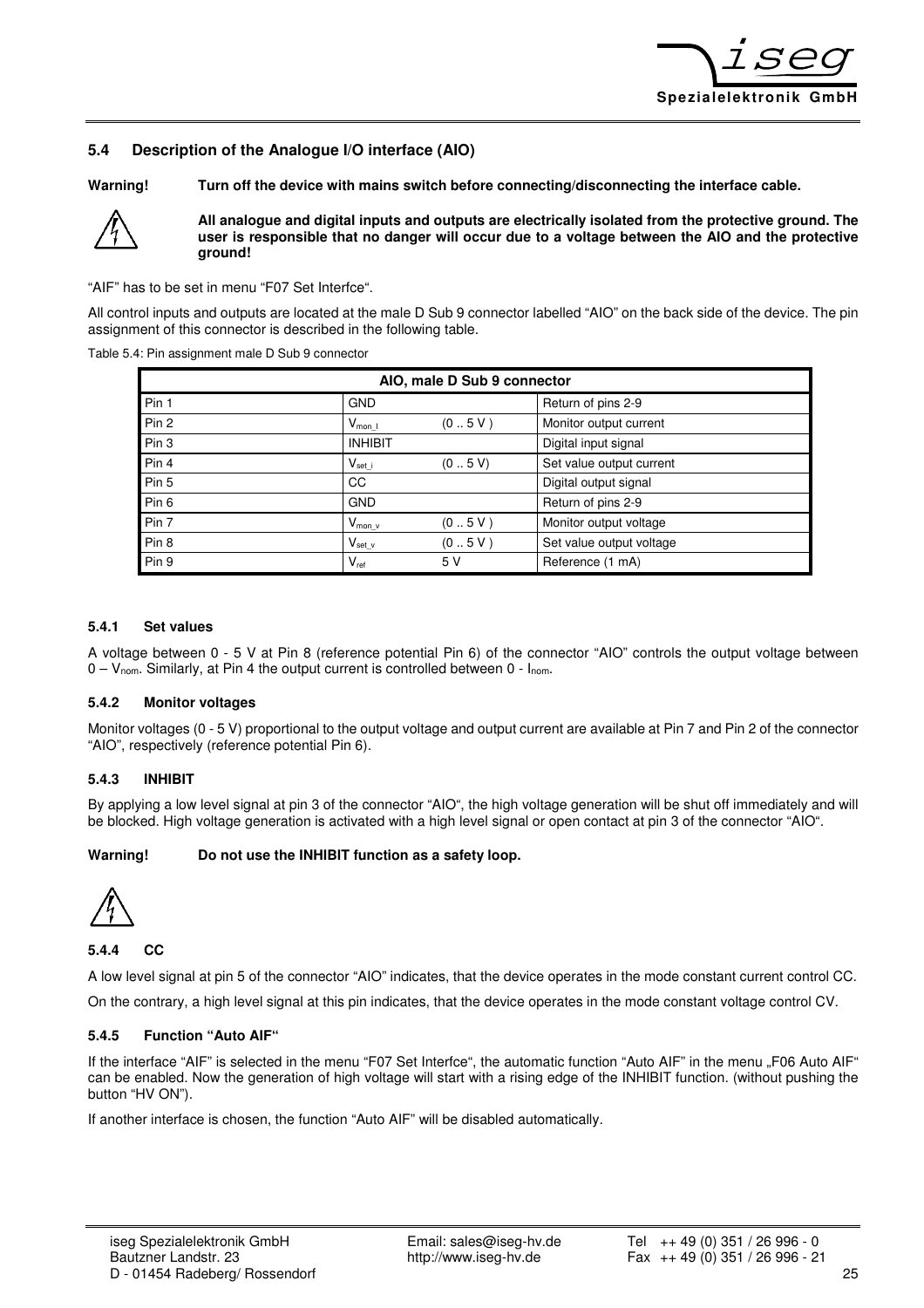

Figure 5.4 shows the electrical wiring of the analogue and digital in- and outputs.



Figure 5.4: Electrical wiring of the analogue and digital in- and outputs